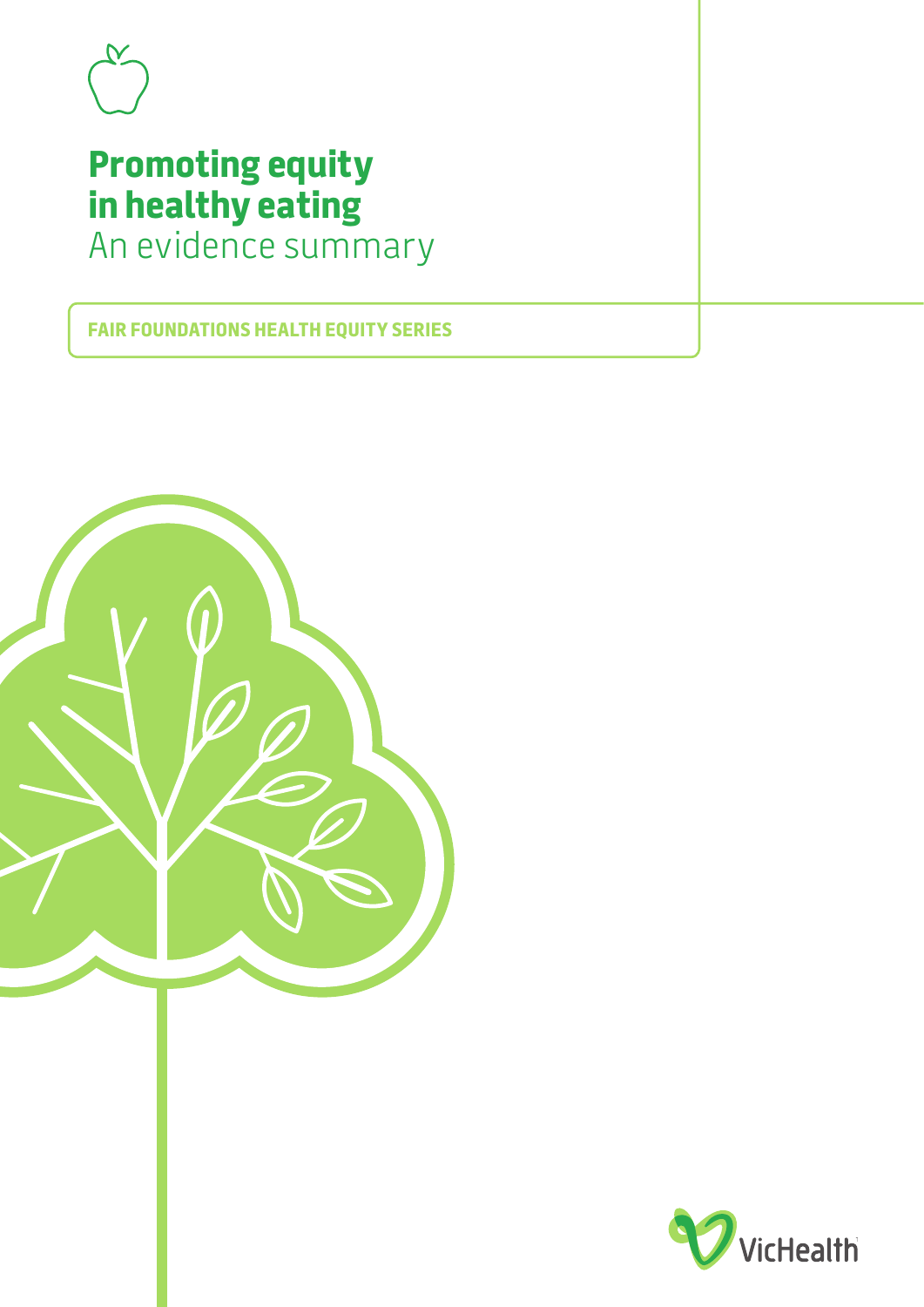#### **Acknowledgements:**

This evidence summary was written by Dr Libby Hattersley. It was based on an evidence review commissioned by VicHealth, and conducted and authored by Prof. Sharon Friel, Dr Libby Hattersley and Laura Ford, from The National Centre for Epidemiology and Population Health at The Australian National University, in January 2014. The review also profited from the advice of Dr Julie Woods. The full review is available at [www.vichealth.vic.gov.au/fairfoundations.](http://www.vichealth.vic.gov.au/fairfoundations)

Both projects were managed by Kerryn O'Rourke, with valuable input from Jen Reimers, Leanne Carlon and Candice McKeone.

A peer-reviewed publication of the evidence review is available at <http://heapro.oxfordjournals.org/>

© VicHealth 2015 September 2015 P-EQ-278

#### **Suggested citation:**

VicHealth 2015, *Promoting equity in healthy eating*, Victorian Health Promotion Foundation.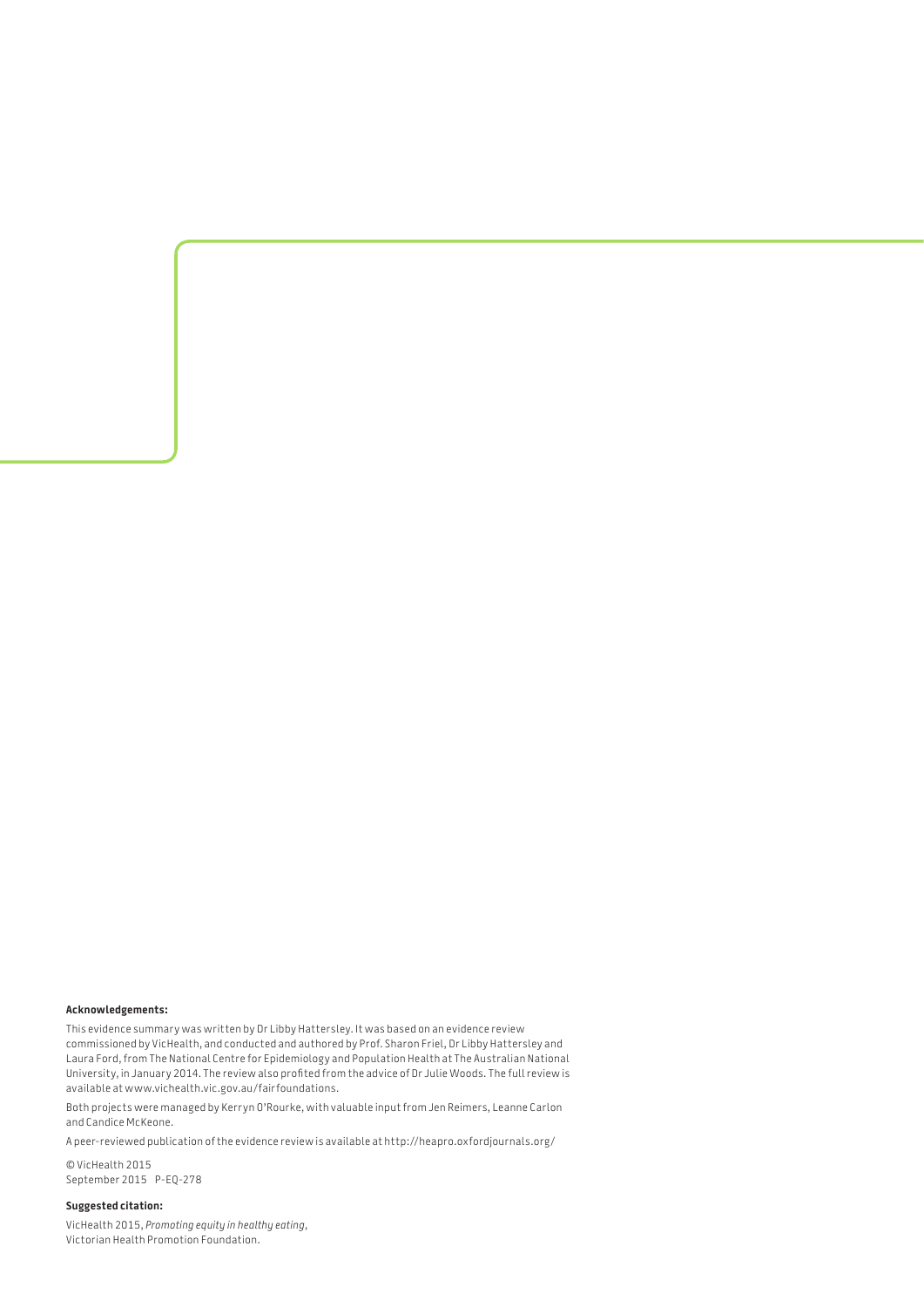# **Contents**

- **Introduction**
- Background
- Using this document
- **6 What can be done to promote equity in healthy eating?**
- Socioeconomic, political and cultural context
- Daily living conditions
- Individual health-related factors
- **Priority actions**
- **Priority evidence gaps**
- **Bibliography**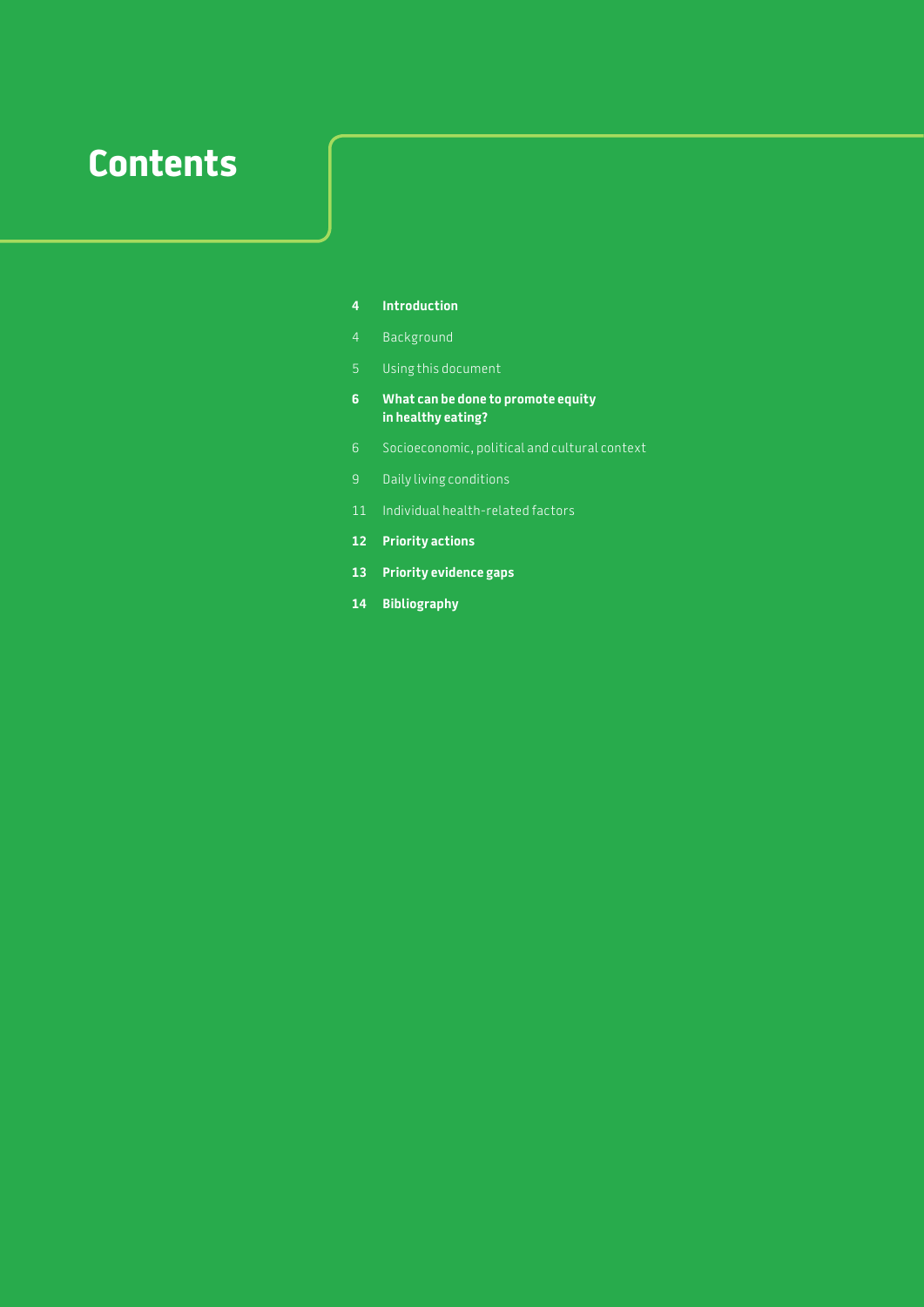# **Introduction**

# **Background**

Unhealthy diets are responsible for a significant proportion of Australia's chronic disease burden. The prevention of obesity and diet-related chronic diseases is a national priority, and there has been considerable investment in efforts to promote healthy diets in recent years. The overwhelming focus of this investment has been on individual-level factors influencing diets, such as nutrition-related knowledge, attitudes and behaviours.

Actions at this level tend to be the least politically sensitive and the easiest to evaluate for impact. However, they also tend most to benefit those with minimal social, physical and economic barriers. Alone, therefore, they have limited potential to address the steep social gradient in diet quality and associated health outcomes in Australia, whereby diets progressively improve with increasing social position. At worst, there is significant potential for poorly planned healthy eating interventions to worsen, rather than improve, the social gradient.

The social gradient in diet quality and associated health outcomes in Australia can be measured across a range of indicators of social position. Higher income groups, non-Indigenous Australians and people living in more advantaged neighbourhoods are more likely to eat a healthy and balanced diet, be a healthy weight and have better health outcomes. Conversely, Indigenous Australians, minority cultural groups, people living with disabilities and people living in remote and/ or socioeconomically disadvantaged areas are more likely to be food insecure (have limited or uncertain availability of, or ability to acquire, affordable nutritious, safe, and socially and culturally appropriate foods), more likely to be overweight or obese, more likely to have poor oral health, more likely to develop cardiovascular disease or type 2 diabetes in their lifetime, and more likely to die from a lifestyle-related chronic disease.

Indigenous Australians experience the greatest impact from diet-related illnesses, with higher rates of overweight and obesity, cardiovascular disease, type 2 diabetes, chronic kidney disease, dental decay and dementia than other Australians. Age-adjusted prevalence rates of diabetes, for example, are three times higher among Indigenous than non-Indigenous Australians.

The existence of these systematic inequities in access to, and consumption of, a healthy diet in a food-rich country such as Australia is both unnecessary and unjust.

Health equity is the notion that all people should have a fair opportunity to attain their full health potential, and that no one should be disadvantaged from achieving this potential if it can be avoided.

Health inequities are differences in health status between population groups that are socially produced, systematic in their unequal distribution across the population, avoidable and unfair.

The social determinants of health inequities are the social determinants of health – or the healthinfluencing social conditions in which people are born, grow, live, work, play and age – and the social processes that distribute these conditions unequally in society.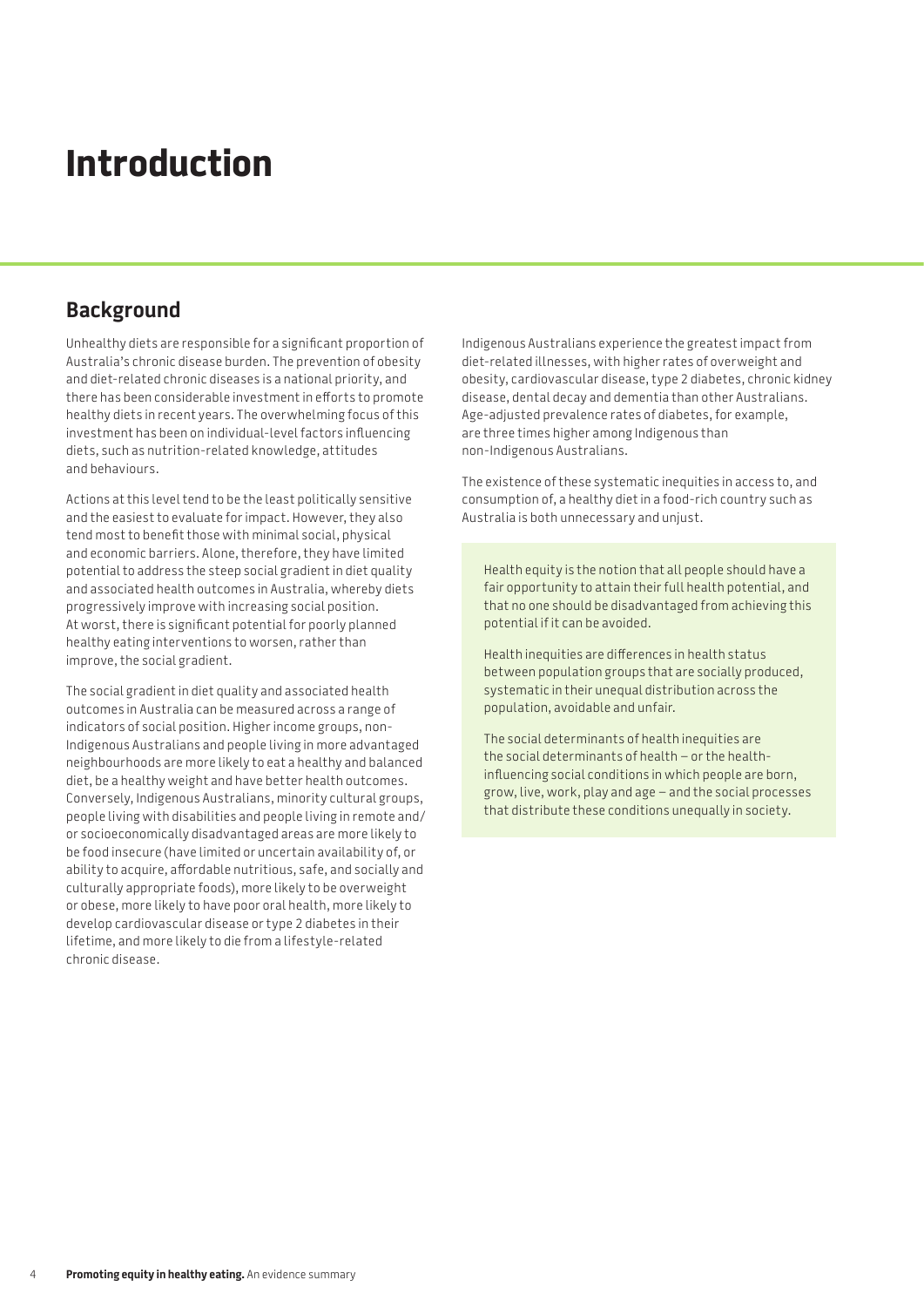

[www.vichealth.vic.gov.au/fairfoundations](http://www.vichealth.vic.gov.au/fairfoundations)

# **Using this document**

This evidence summary is intended to provide policy makers and practitioners in Victoria and across Australia with practical, evidence-based guidance on promoting equity in healthy eating. It is designed to be used alongside 'Fair Foundations: The VicHealth framework for health equity' [www.vichealth.vic.gov.](http://www.vichealth.vic.gov) au/fairfoundations – a planning tool developed and published by VicHealth in 2013 to stimulate and guide action on the social determinants of health inequities.

Health inequities are differences in health status between population groups that are socially produced, systematic in their unequal distribution across the population, avoidable and unfair. In Victoria and across Australia, health outcomes progressively improve with increasing social position. This is known as the social gradient in health. Key markers of social position include socioeconomic status, gender, race/ethnicity, disability, aboriginality and neighbourhood characteristics. The underlying social structures and processes that systematically drive this social hierarchy, and in turn determine individual exposure and vulnerability to a range of everyday living conditions that can be protective of or damaging to health, are known as the 'social determinants of health inequities'.

Common underlying drivers and determinants of health inequities are outlined in the Fair Foundations framework. This evidence summary is one of eight that use the framework to examine a specific health issue and its determinants (mental wellbeing, healthy eating, physical activity, alcohol, and tobacco use), or specific opportunities for action (through social innovation, settings-based approaches, or a focus on early childhood intervention as an upstream solution to health inequities over the life course). In many cases, the key social determinants of health inequities (such as education or employment) are also discussed as settings for action (e.g. schools, workplaces) within each summary.

This summary focuses on interventions that have successfully impacted on, or that have significant potential to address, diet-related inequities if designed and targeted appropriately. It highlights best practice and priorities for action across all three layers of the Fair Foundations framework – Socioeconomic, political and cultural context; Daily living conditions; and Individual health-related factors – in order to support coordinated, multisectoral approaches.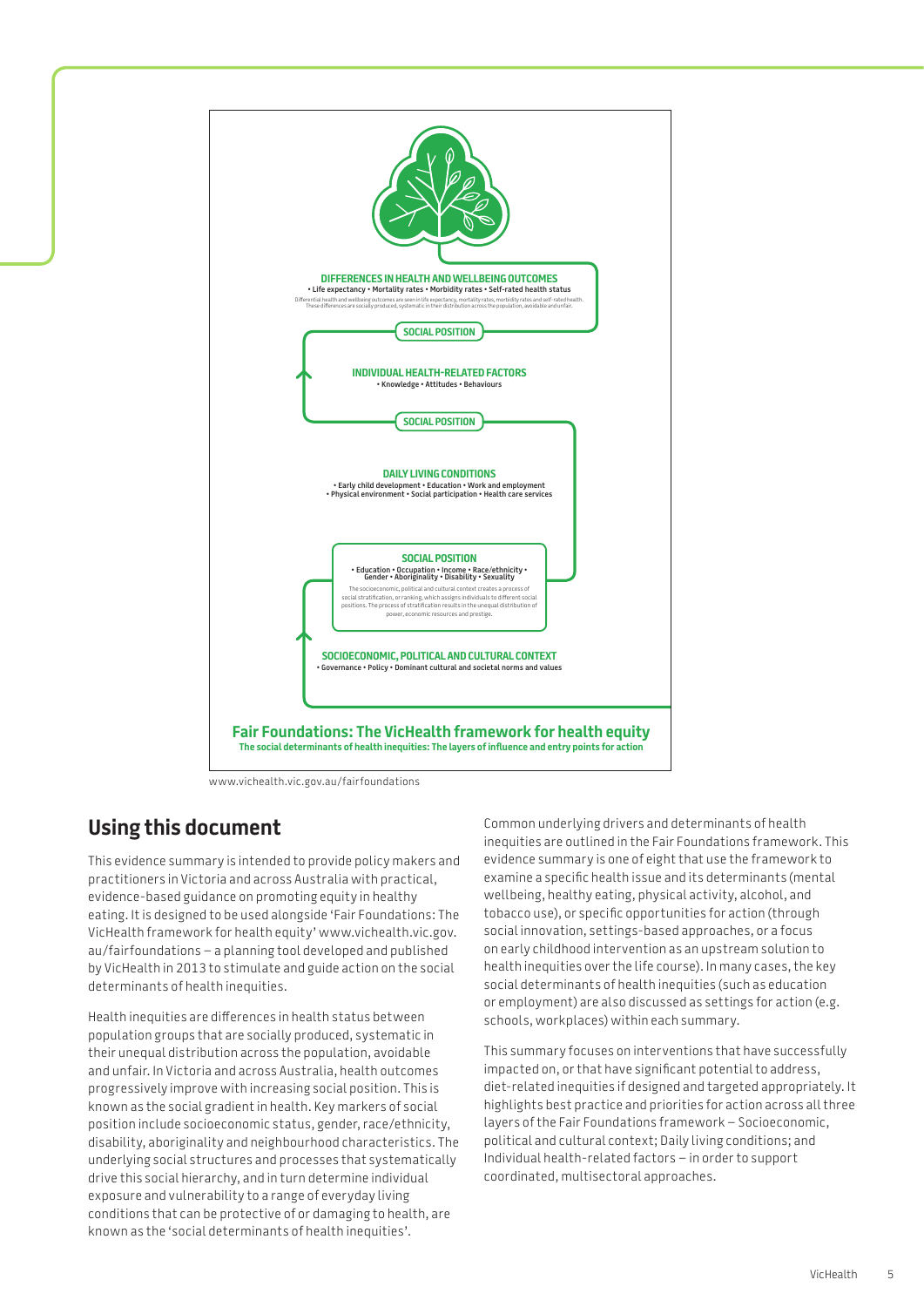# **What can be done to promote equity in healthy eating?**

Addressing inequities relating to food and diet demands an inherently political approach, founded on cooperation and joint accountability across multiple sectors and levels of government, and simultaneously engaging the responsibility of the state while promoting social participation and empowerment. Actions are needed to address the underlying social structures and processes that systematically and unequally distribute the determinants of unhealthy eating in society, as well as the environments in which people make their everyday food choices, and the individual health-related factors that result from, and are responses to, this broader context.

# **Socioeconomic, political and cultural context**

The purpose of intervening at this level is to reshape fundamental and often deeply ingrained social, economic, political and cultural systems, processes and norms. Actions targeting this level are therefore, unsurprisingly, likely to be the most politically sensitive and difficult to implement and evaluate; however, they are also likely to have the greatest and most sustainable impact on inequities in healthy eating.

## **Governance**

Food governance can be broadly defined as the mix of regulatory and non-regulatory structures, institutions, mechanisms, rules, norms and practices at the global, national and local levels that set limits and provide incentives for individuals and organisations in the production, distribution, promotion, procurement and consumption of foods. It is a highly complex and often-disputed concept that encompasses the needs, interests and priorities of, as well as interactions between, multiple public and private actors. This includes a wide range of social, economic and political structures, institutions and decision-making processes from the health, agriculture, environment, education, social-services, trade, finance, and planning sectors that can influence the ability of different social groups to access and eat a healthy diet.

A key equity concern relating to food governance is the extent to which decision-making processes within each of these sectors represent the needs and interests of different groups as they pertain to food. In general, approaches to food governance – both in Australia and internationally – have undergone a fundamental shift in recent decades, away from state control towards greater engagement of, and increasing responsibilities for, food-industry actors and 'enabled' consumers. However, the concept of 'enabled' consumers is highly problematic, with consistent evidence demonstrating that the paradigm shift in food governance towards greater commercial and individual responsibility has most benefited the diets of more advantaged social groups.

There is a limited evaluation evidence base for actions to promote equity in healthy eating that have explicitly targeted governance issues. Mechanisms designed to balance the interests of powerful commercial groups, to safeguard the independence of regulatory authorities, to foster the participation of less advantaged social groups and to ensure transparency in all decision-making processes are essential components of a health-promoting and equitable food system. Health promotion professionals and civil-society movements can play an important role in advocating for these mechanisms, and holding both government and industry to account.

## **Policy**

Policies aimed at any aspect of the food system, including agriculture, manufacturing, trade, planning, fiscal and consumer-protection policies, can directly or indirectly influence diets by shaping the relative physical accessibility, nutritional quality, price and acceptability of different foods available in different settings. In addition, a broad range of fiscal, labour, social-welfare, land and housing, education, health, transport, and other macroeconomic and social policies can affect households' ability to access and afford a healthy diet.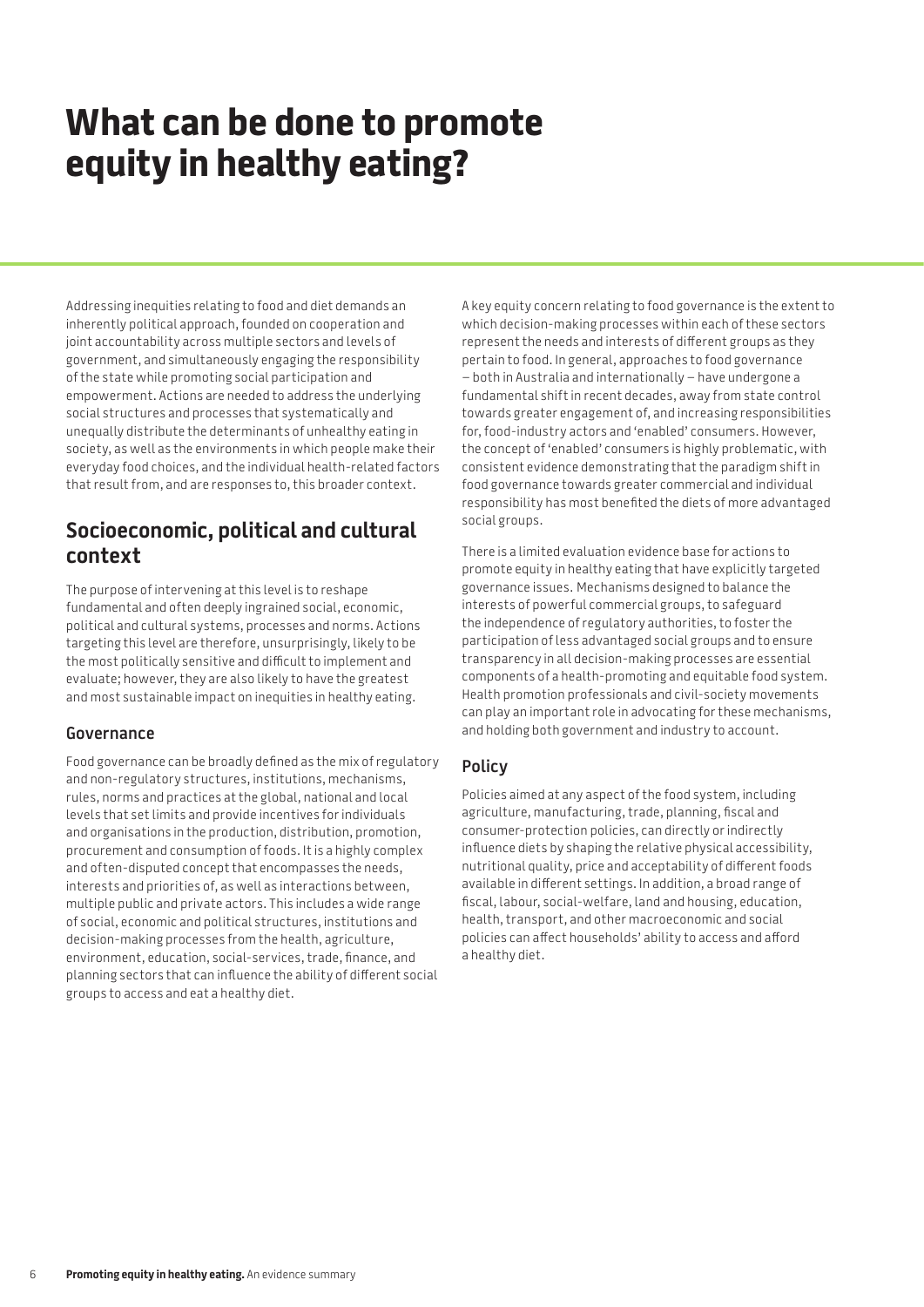Policies with the potential to influence the social gradient in healthy eating can be broadly categorised into nutritionspecific and nutrition-sensitive measures. Nutrition-specific policy measures aim directly to influence the food supply. They include economic instruments aimed at changing the relative price of different foods (through taxes, tariffs, subsidies or other measures), regulatory and legislative controls (including controls over the marketing, labelling and composition of foods), and food-relief schemes targeted at high-risk or disadvantaged groups.

Nutrition-sensitive policies are typically implemented outside the health and food sectors, and may not necessarily explicitly acknowledge or seek to address healthy eating. However, they can have a significant impact on inequities in dietary behaviours and associated health outcomes by shaping the nature, extent and distribution of social stratification.

#### **Nutrition-specific economic instruments**

The cost of fruits, vegetables and other healthy foods in Australia has been rising faster than the cost of less nutritious foods and the Consumer Price Index. There is strong evidence that food prices, and the relative prices of different foods, influence consumption. Taxes (or additional taxes) on specific foods or food groups aimed at dis-incentivising their consumption (so-called 'health taxes' or 'fat taxes') have the potential to be a highly cost-effective strategy for shifting population diets in a healthier direction. Cost is usually the most important factor determining the food-purchasing decisions of lower-income households. Therefore, taxes can be financially regressive if they place a disproportionate burden on those who are socioeconomically disadvantaged. At the same time, they can have the greatest impact on lowest-income shoppers who spend a greater share of their income on food and tend to be more price sensitive.

Healthy-food subsidies may be more beneficial for people on lower incomes, although there is the potential that they will be accompanied by undesired increases in purchases of foods high in fat, salt and sugar. Policy packages of taxes on unhealthy foods, in combination with subsidies for healthy foods, are considered to offer the greatest potential from a health equity perspective. They would ideally be implemented as part of a multistrategy approach encompassing stronger food-labelling and reformulation policies, advertising restrictions and a focused, sustained public awareness campaign.

#### **Regulation of food marketing**

Internationally, marketing of unhealthy food and beverages is now widely recognised to have sufficient negative influence on food preferences, purchases and dietary intake to warrant preventive action, as recognised in the World Health Organization's set of recommendations on the marketing of foods and non-alcoholic beverages to children. From an equity perspective, population-wide controls on food marketing through mass media and in public settings where people (and in particular children) spend a large amount of time (such as schools, shopping malls and sports clubs) are likely to have positive impacts across the social hierarchy. However, with few real-world examples of statutory regulation of food marketing to children, there is limited empirical evidence of the size of the impact. Ideally, restrictions would be implemented across all dominant forms of media, including outdoor advertising, the internet and sports sponsorship, in order to avoid the shifting of advertising to new media (e.g. internet, social media).

### **Food labelling**

Mandatory regulation of certain aspects of food labelling is widely accepted as an important tool for aiding informed food-purchasing decisions, with some evidence that this can track through to behaviour change. Food labelling also has the potential for additional benefits in the form of product reformulation as companies try to improve the nutritional profile of products in response to stricter labelling standards. However, understanding and use of nutrition labels tends to be considerably lower among lower-income, less educated groups. There is therefore a need for improved understanding of barriers to their use and understanding in population groups most at risk of unhealthy diets. There is also a need for interpretive, easyto-understand, front-of-pack labelling systems, such as the new voluntary Health Star Rating labelling system in Australia, with ongoing monitoring of effectiveness in different social groups and complementary strategies implemented to enhance effectiveness within disadvantaged groups.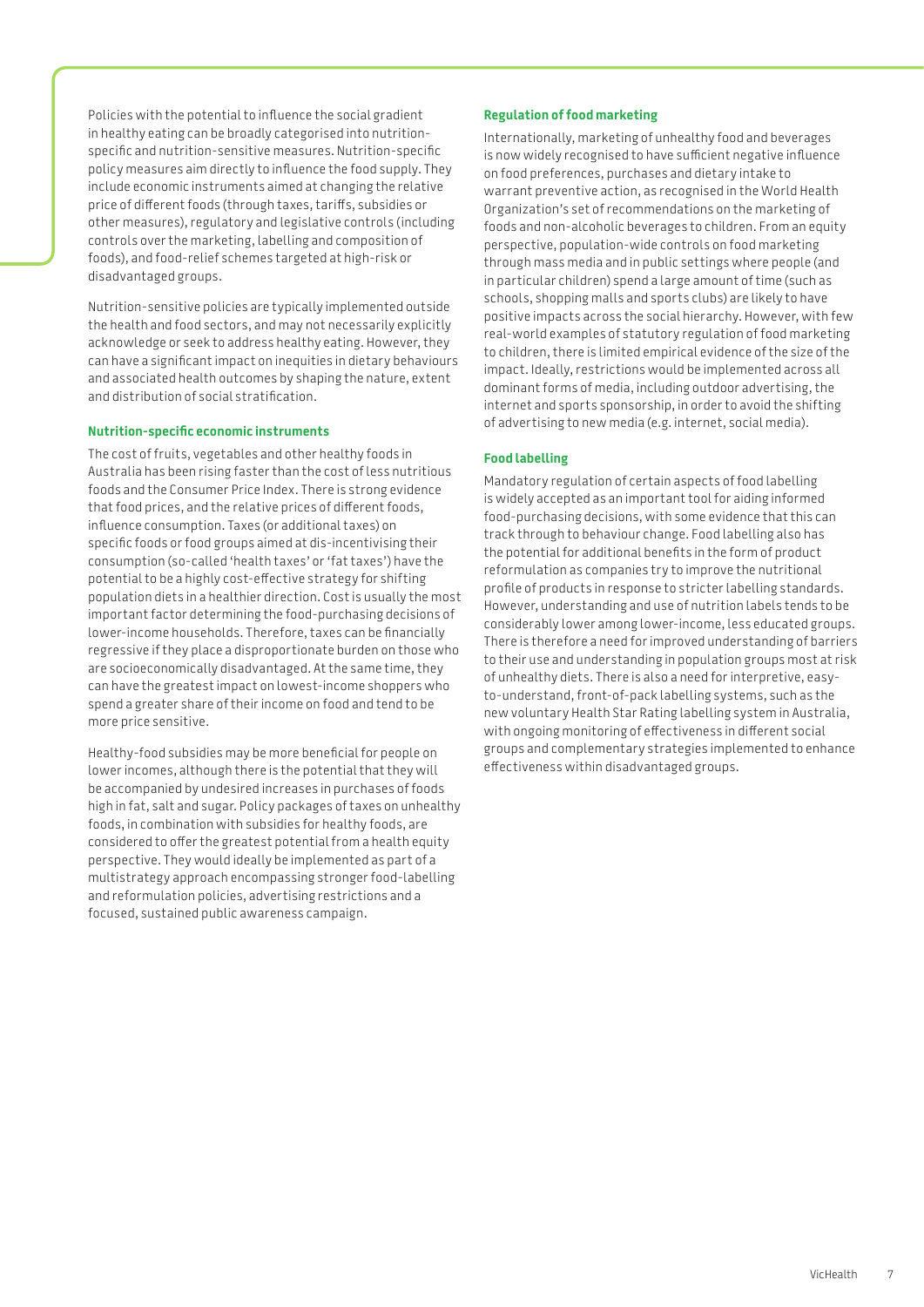#### **Food composition**

Interventions aimed at reducing the proportion and amount of less healthy nutrients in processed food products can be achieved through legislation (such as bans on the use of industrially produced trans fats) or through voluntary collaboration between industry, governments and/or nongovernment bodies (as seen in the UK Responsibility Deal, the Australian Food and Health Dialogue and the Australian Heart Foundation Tick Program). Reducing salt and eliminating trans fats from the food supply are widely considered to be 'best buys' for diet-related non-communicable disease prevention and control. The strongest evidence is for the impact and costeffectiveness of government-led food reformulation initiatives; however, to date, most actions have involved voluntary industry commitments.

#### **Food-relief schemes**

Targeted food- and financial-assistance strategies offer potential to support low-income or otherwise disadvantaged households to access healthier diets. However, there is limited high-quality evidence of the impacts or cost-effectiveness of these strategies on healthy eating. Providing food vouchers rather than direct cash payments may help to ensure that food is readily available to disadvantaged households and to reduce potential for compensatory spending, but targeted food subsidies alone may not be efficient without additional policy instruments.

#### **Nutrition-sensitive policy measures**

A wide range of social and economic policies and actions can indirectly help to reduce diet inequities by improving living and working conditions (including providing paid parental leave and flexible working hours), increasing access to education, challenging harmful gender norms, promoting a rightsenhancing legal environment, promoting healthy local food environments (e.g. through nutrition-sensitive trade and planning policies), and providing stronger income and social protection. However, they have rarely explicitly sought to improve, or been evaluated for their impact on, diets.

## **Cultural and societal norms and values**

Cultural and societal norms and values may be as, or more, important in shaping diet quality and the social distribution of healthy eating behaviours as the physical availability and price of foods. Social and cultural norms around meal times, occasions and rituals, for example, play a critical role in shaping the acceptability and desirability of different foods and eating patterns, as do gender norms around food shopping, cooking and food allocation within families and households, openness to new foods, the valuing of thrift or displays of wealth and status in food purchasing, and the social acceptability (or desirability) of body fat.

While many of these norms have evolved over long periods of time out of social, cultural and religious systems, food-industry actors are playing an increasingly influential role in shaping them. This is most visible through the influence of advertising in shaping food preferences – particularly those of children and young people, who are overwhelmingly exposed to marketing of energy-dense, nutrient-poor foods and beverages, and are uniquely vulnerable to the persuasive power of marketing messages. Food advertising is widely acknowledged to be an important driver of food preferences and purchasing behaviours, shaping the types of foods and dietary patterns that are acceptable and desirable in different social groups.

Socially disadvantaged children may have greater exposure to food marketing, both inside the home (e.g. through greater screen time) and in the neighbourhood in which they live. They may also be more vulnerable to the persuasive power of marketing messages, particularly those involving competitions (such as 'free toy with purchase' promotions).

While public awareness campaigns are generally considered to act at the individual level, by influencing knowledge, awareness and behaviours, they can also play a role in shaping broader cultural and social norms and values, as well as public opinion and public policy over the long term. Nutrition-sensitive awareness-raising campaigns addressing a wide range of issues – including gender norms, social exclusion and community values around minimum wages, social support and safety nets for low-income groups – have the potential to complement and support more nutrition-specific actions, and influence the degree to which these are prioritised politically.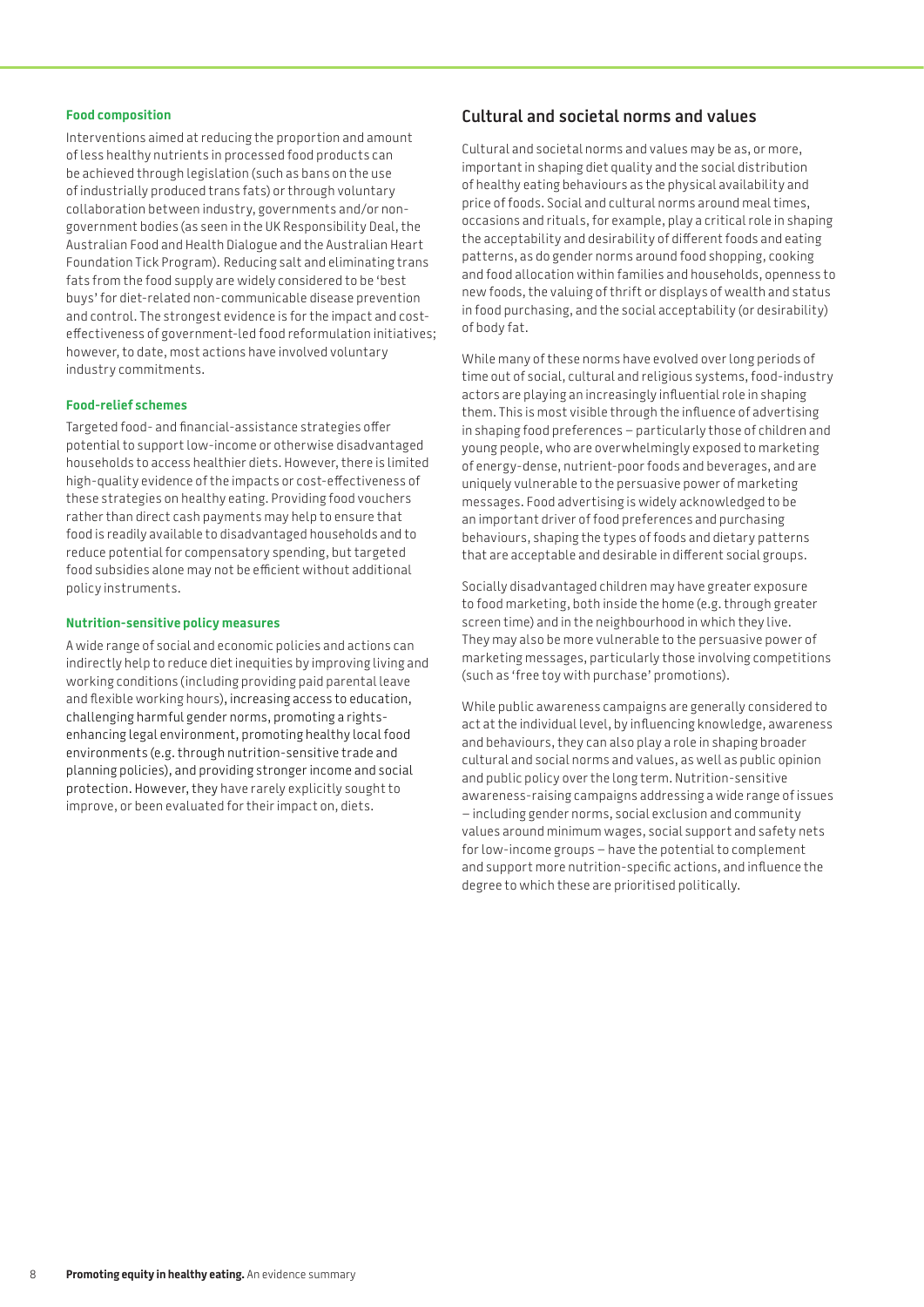# **Daily living conditions**

# **Early childhood and education**

### **Early childhood as a critical life stage**

Pre-pregnancy, pregnancy, the antenatal period and early childhood are critical periods for promoting and supporting healthy diets. The effects of nutritional advantage or disadvantage experienced early in life can compound over the life course, shaping basic learning, school success, economic participation and social citizenry. They can also have intergenerational effects.

Empowering parents and other caregivers to choose healthy foods means ensuring enough money and time to do so. This requires family-friendly social-protection policies that guarantee adequate income and maternity benefits, and allow parents to balance their time spent at home and work. Measures to improve access to, and acceptability of, prenatal and antenatal care programs for socially disadvantaged mothers can include making transport support, home visits and telephone support available, providing flexibility in times, deploying multicultural health workers and providing educational materials in multiple languages.

### **The learning environment as a setting for healthy eating interventions**

Early childhood centres and schools can be important settings for encouraging healthy eating and exposing children to new, healthy foods. Education also plays an indirect role in shaping dietary behaviours by equipping children with the skills and resources needed to go on to achieve secure employment and income, and to develop the resilience that enables people to cope with life experiences, all of which play a role in diet quality.

Schools have received more attention than any other institutional context as a promising setting for the promotion of healthy eating. Commonly used strategies include the integration of nutrition education and skill-building programs into school curricula, the provision of free or subsidised healthy foods/meals to students, the removal of unhealthy foods from school environments (including canteens and vending machines, as well as nearby food retail outlets) and initiatives to increase the availability of healthier options.

Well-planned school-based interventions can improve knowledge and awareness, and can have modest, positive impacts on eating behaviours, including willingness to taste new healthy foods, at least in the short term and within the school environment. There is less evidence that improved eating behaviours at school extend to eating behaviours in the home or other settings outside school, or over the life course. Multicomponent, whole-of-school interventions incorporating supportive school policies, and promoting parental and family involvement, appear to be more effective than single-strategy interventions.

Pre-existing knowledge, attitudes and habits can have a strong mediating influence on the effectiveness of school-based interventions in different social groups. This reinforces the need to account for social and cultural variations in food preferences, to address healthy food accessibility and affordability in the multiple settings in which children spend their everyday lives, and to reinforce school-based interventions with wider community and population-level strategies.

# **Employment and working conditions**

Employment and working conditions – including wages, job security, working hours, and levels of flexibility and control – are powerful social determinants of diet quality. Income directly determines the amount of money an individual or household has available to spend on food, and is one of the key determinants of dietary choice among low-income groups. Many Australian families and households that operate on low incomes or are dependent on welfare report that they experience difficulty in affording a healthy diet.

The types, quality and cultural acceptability of foods available in the workplace, as well as the challenges of managing the time available for meal planning, food shopping and meal preparation, can also impact on diet quality. Work-related sources of stress, fatigue and dissatisfaction, including poor work–life balance, can diminish diet quality indirectly through their influence over perceived self-efficacy and control, happiness and life satisfaction.

Although the subject of less attention than schools and early childhood services as a setting for promoting healthy eating, workplace wellness initiatives incorporating healthy eating messages or changes to the workplace food environment are increasing in popularity around the world. Most available research on the effectiveness of workplace wellness initiatives has come from the US and Europe, with some evidence of modest improvements in employees' nutrition knowledge and self-reported food intake. There is also some evidence that workplace interventions can reduce absenteeism, and improve productivity and profitability, although the evidence is limited.

Women and younger age groups appear easier to reach than other groups through workplace wellness initiatives. Advances may be made in positively influencing diets in harder-to-reach groups by fostering improvements to work–life balance – for example, by allowing more time and flexibility for healthy food shopping and preparation, thereby increasing self-efficacy and control. Workplace initiatives in this direction include giving employees greater control over their work hours, adjusting shift-work schedules and reducing work-related sources of stress. However, no published interventions measuring the impact of these strategies on diets are available.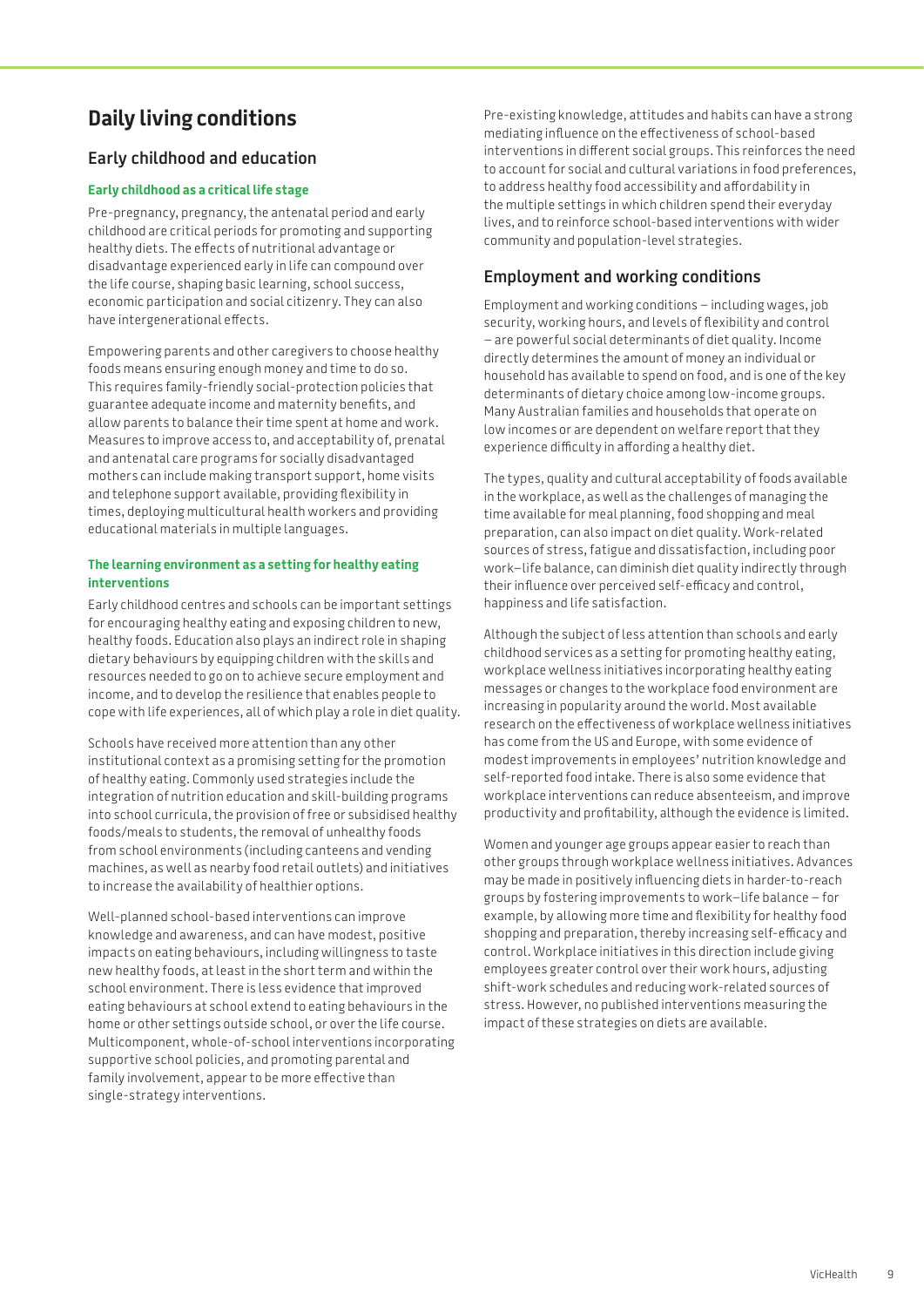## **Physical environment**

The physical environment influences diet at both the community and household levels. At the community level, the number and mix of food retail and food service outlets; their walkability or proximity to public transport options; and the range, cost and quality of foods available all play a critical role in shaping eating behaviours and their social distribution.

An 'obesogenic´ local food environment is one that combines an overabundance of unhealthy food outlets and products and a relative lack of affordable healthy food options. Internationally, obesogenic food environments tend to be concentrated in lower-income, less advantaged areas and to be associated with increased risk of unhealthy diets and obesity. In Australia, healthy foods also tend to be less available, more expensive and of lower quality in remote areas than in more densely populated regions.

Inside the home, a wide range of environmental influences can affect food shopping, meal preparation and eating habits. These include space and equipment for food preparation, cooking and storage, home and kitchen layout more broadly, thermal comfort and ability to afford heating/cooling and fuel bills, and the sense of privacy, security and personal safety.

Local food environments are widely recognised as important entry points for actions to promote healthy eating. If not planned properly, however, interventions can exacerbate existing inequities in food access and healthy eating. Farmers' markets and community gardens, for example, will contribute to efforts to reduce the social gradient in healthy eating only if disadvantaged groups find them accessible and affordable. If planned properly, the benefits of community-garden projects can extend beyond diets to promote mental and emotional health, social interaction and community cohesion.

In addition to improving the availability of healthy food options in disadvantaged neighbourhoods, addressing the social gradient in healthy eating behaviours requires improvements in housing quality, space and location (including adequate food storage and preparation space), transport options, the quality of the built environment, and access to quality social support and health services for disadvantaged groups.

# **Social participation**

Markers of low social participation include being forced through lack of income and material resources to forfeit the social pleasures of eating out, of eating in other people's homes or of having guests for a meal. Functional constraints arising from advanced age, disability and/or lack of access to a car or reliable transport can also limit social engagement, as well as contribute directly to food insecurity by diminishing ability to access food retail outlets and to carry groceries. Australian households in disadvantaged areas, and in which the main food shopper has a low level of educational attainment or a low income, or is unemployed, are also likely to experience difficulties in accessing a car.

Strong social and welfare networks can mediate these effects by facilitating social engagement, enabling access to transport and food outlets, and supporting shared food preparation and meals.

Whole-of-community demonstration projects combining nutrition education, community kitchens and gardens, skill building for budgeting, food shopping and preparation, and awareness-raising campaigns across Victoria, Australia and internationally have reported positive impacts on eating behaviours – such as reducing unhealthy weight gain, particularly in children and adolescents. There is also evidence that they can be effective in creating positive change in the social environment and in reducing health inequities.

While there has been a dominant focus in these interventions on school environments, many have actively sought to promote civic engagement, community participation and relationship building as a means of promoting healthy lifestyle behaviours. All available evaluations of community-based obesityprevention projects conducted in Australia have reported positive impacts on reducing unhealthy weight gain in children and adolescents, and on increasing community cohesion and social capacity. Unfortunately, the differential impacts of these interventions have rarely been examined, although there is some limited evidence that they may be effective in reducing the socioeconomic gradient in child overweight.

Due to their whole-of-community approach, these interventions are inherently complex to implement and evaluate, and require considerable investment from both government and non-government sectors. Sufficient planning time, clear governance structures, partnership development and long-term community commitment appear critical to their success.

### **Health care services**

Health care services, including community and Aboriginal health centres, Medicare Locals and community pharmacies, offer additional potential settings for promoting equity in healthy eating. These settings can directly influence diets through the mix of foods and beverages they have available, as well as through the provision of nutrition-related education and support. More indirectly, their accessibility and inclusiveness can affect willingness and time to seek care or support among different social groups.

Provision of nutrition education and counselling through primary health care settings has shown modest promise in promoting improved knowledge, awareness and behaviours. However, interventions do not always have a sustained effect on behaviours in the long term. The chances of success are likely to be maximised by targeting high-risk groups, particularly those – such as pregnant women – who interact regularly with health care providers, by addressing access issues and by ensuring the availability of multicultural health workers.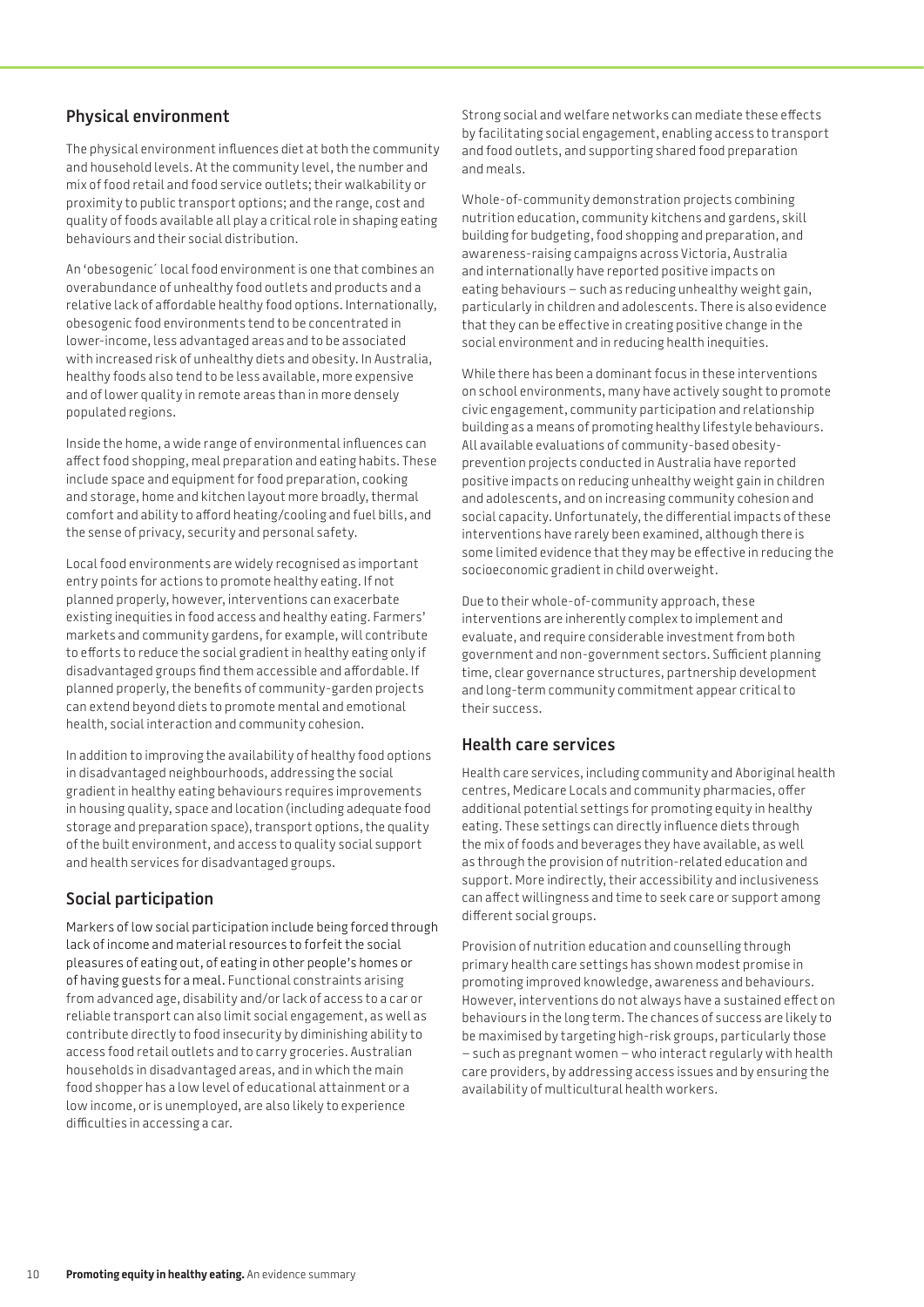# **Individual health-related factors**

A range of individual health-related factors influence food choices and diet quality, including personal taste, nutritionalrelated knowledge, cooking skills and confidence, access to credible information, peer influence and social support for healthy eating (particularly from a partner or other family members). Less advantaged social groups in Australia report having lower understanding of healthy eating messages, lower confidence in cooking skills and poorer social support for healthy eating than their more advantaged peers.

The overwhelming majority of evidence on the effectiveness of interventions to promote healthy eating is at the individual level. At best, well-designed and -executed actions at this level can achieve modest, short-term improvements in individual health-related knowledge and awareness. However, providing healthy eating information and education, without intervening at the other two levels of the Fair Foundations framework, is unlikely to be sufficient to reduce the social gradient in diet quality and may even exacerbate existing inequities, with uptake and impact consistently shown to be higher among higher socioeconomic and otherwise advantaged groups.

Actions aimed at changing individual knowledge, attitudes and behaviours relating to healthy eating can broadly be classified into three categories: public awareness campaigns, nutrition education and skill-building programs.

#### **Public awareness campaigns**

Public awareness campaigns use organised communication strategies to create awareness and change behaviour in the general population through a range of channels, including mass media (television, radio, newspapers and magazines), as well as social media, billboards and other outdoor advertising, local-community settings and events, and food-based dietary guidelines. Well-designed and -executed, and sustained, mass media public-information campaigns can result in modest population average improvements in knowledge, awareness and attitudes. However, they have been much less successful in translating into behaviour change and have been consistently shown to be more successful in improving knowledge, attitudes and behaviours among women, and more educated and higher socioeconomic status groups.

### **Nutrition education**

Nutrition-education programs tend to be resource intensive, making them challenging to implement in low-resource settings in the absence of external support, and the evidence of their effectiveness is mixed. Combining nutrition education with other strategies appears to improve effectiveness. For example, a combination of specialised nutrition-education curricula, environmental and policy changes, and parental/family involvement appears to be effective in improving healthy eating in school children.

Given that intervention studies involving nutrition education have consistently reported an overrepresentation of women, people from higher socioeconomic positions and otherwise advantaged groups, it is essential that education campaigns target individuals and social groups at greatest risk of unhealthy diets. Internet-based interventions have been identified as a potentially cost-effective strategy for reaching isolated or hard-to-reach groups, although the evidence base for this approach is still limited. In addition to targeting high-risk groups, the provision of more resource-intensive interventions – such as one-on-one counselling – and ensuring that support is provided over an extended period of time, are likely to increase effectiveness.

### **Skill building**

Interventions aimed at improving food-shopping and -preparation skills (such as food-literacy programs, cooking and food-tasting programs, supermarket tours and budgeting advice), as well as food-production skills (such as home-, school- and community-garden programs), have been the subject of less attention in the intervention literature. However, the combination of school- and after-school-garden programs with nutrition-education curricula have shown promise for improving knowledge, skills and behaviours, including children's willingness to try new, healthy foods.

There is weaker evidence bearing upon the potential of foodshopping and -preparation skill-building programs to lead to long-term behaviour change, although interventions to date have shown modest short-term improvements in eating behaviours. Key equity considerations include ensuring community ownership from the outset, offering classes in familiar community locations (such as cafes, community kitchens or childcare centres), providing flexibility with class times and locations, staffing childcare centres with experienced childcare workers, and considering the provision of incentives (such as vouchers for the local grocery store or for cooking equipment, or certificates or recognised credentials on completion of the program) to promote recruitment and retention of disadvantaged groups.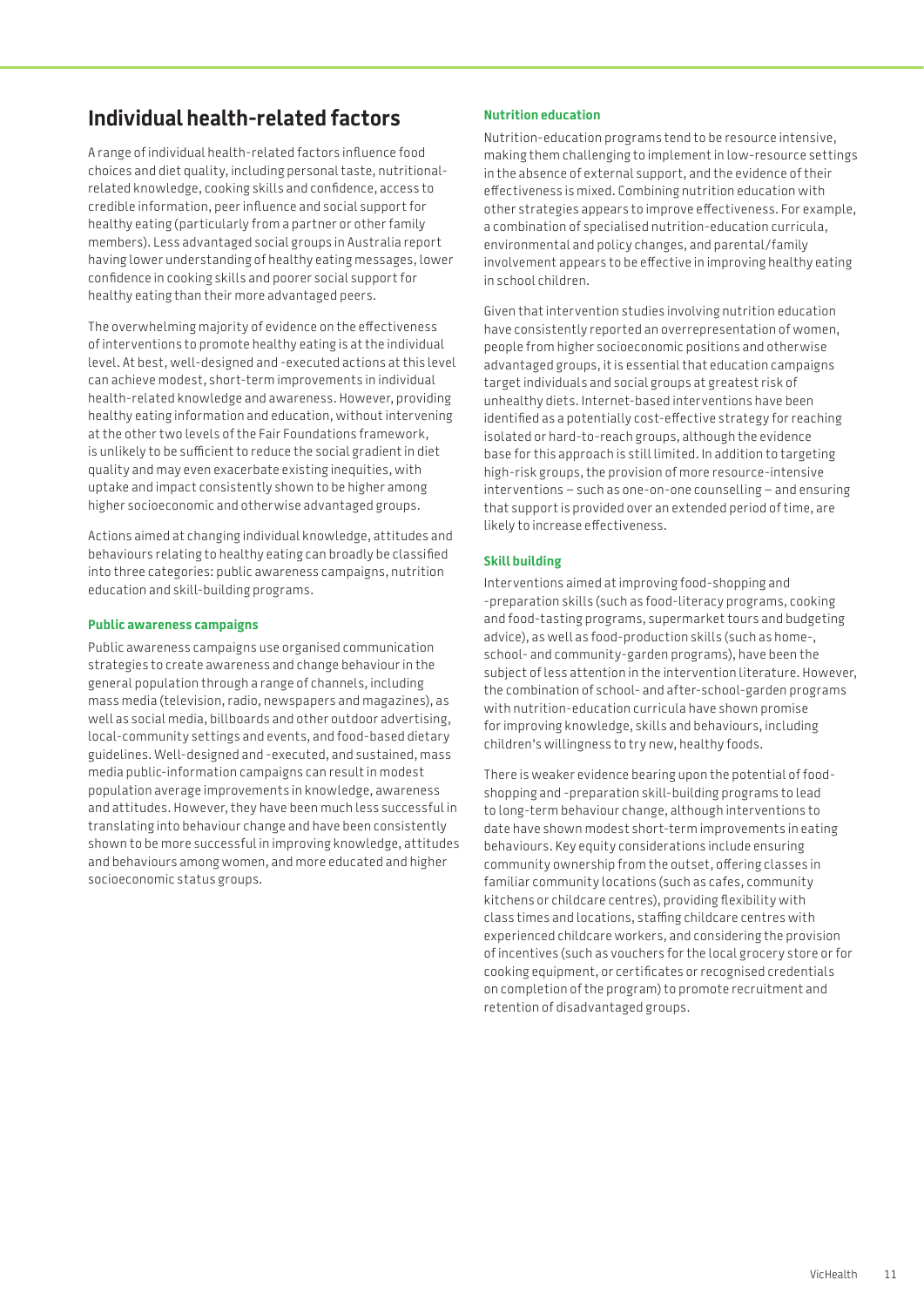# **Priority actions**

## **Priorities for all actions seeking to address health inequities:**

- • Coordinate a blend of measures across all three layers of the Fair Foundations framework, with particular emphasis on, and investment in, the lower two layers to rebalance the current emphasis on individual-level health factors.
- Seek to address both inequities in health outcomes and the wider social determinants of these inequities.
- Incorporate explicit equity objectives.
- • Apply principles of proportionate universalism: interventions should be universal, but the level of support should be proportionate to need.
- • Ensure that targeted supports do not stigmatise particular groups.
- • Promote active and meaningful engagement of a wide range of stakeholders, and increase the diversity of representation at all stages of development and implementation.
- • Conduct a thorough assessment of the needs, assets, preferences and priorities of target communities.
- • Allocate adequate, dedicated capacity and resources to ensure sufficient intensity and sustainability.
- • Monitor and evaluate differential impacts across a range of social indicators to ensure that they achieve their objectives without doing any harm, as well as to strengthen the evidence base for future interventions.
- Invest in equity-focused training and capacity building in both health and non-health sectors, from front-line staff to policy and program decision-makers.
- • Make strategies flexible and adaptable at the local level.

## **Priorities for action within each layer of the Fair Foundations framework:**

#### **Socioeconomic, political and cultural context**

- Regulate to restrict marketing of foods high in fat, salt and sugar to children across all dominant forms of media.
- • Preferentially target nutrition-labelling policies at population groups at highest risk of unhealthy eating and address barriers to their use. Consider complementary interventions to enhance effectiveness.
- Implement fiscal-policy packages combining taxes on unhealthy foods with subsidies on healthy foods, ideally as part of a multistrategy approach.
- • Regulate to eliminate trans fats and reduce salt in processed foods, and incentivise manufacturers to make reformulated products the same price or cheaper than less healthy substitutes.
- Improve affordability of a healthy diet through socialprotection and welfare policy and redistributive taxation, by raising the minimum wage and by labor policies, such as providing flexibility in work hours.
- • Align agriculture and trade policy with public health and nutrition goals and commitments, including international nutrition and obesity/non-communicable disease prevention goals, and the Australian Dietary Guidelines.

#### **Daily living conditions**

- • Promote healthy weight and provide comprehensive support to mothers before, during and after pregnancy, including family-friendly social-protection policies that guarantee adequate income and maternity benefits, and allow parents to balance their time spent at home and work.
- Implement multicomponent whole-of-school interventions that account for social and cultural variations in food preferences.
- • Develop strategies to ensure that local food environments, including community gardens and farmers' markets, are accessible to disadvantaged groups. Explore the potential of alternative initiatives, such as food hubs, food-delivery schemes and food co-ops.
- Improve urban design and public transport infrastructure to facilitate access to healthy food, such as making space and resources available for home and community food production, ensuring that retail planning supports a diverse and balanced range of food outlets in disadvantaged neighbourhoods, and linking food stores to accessible public and active transport options.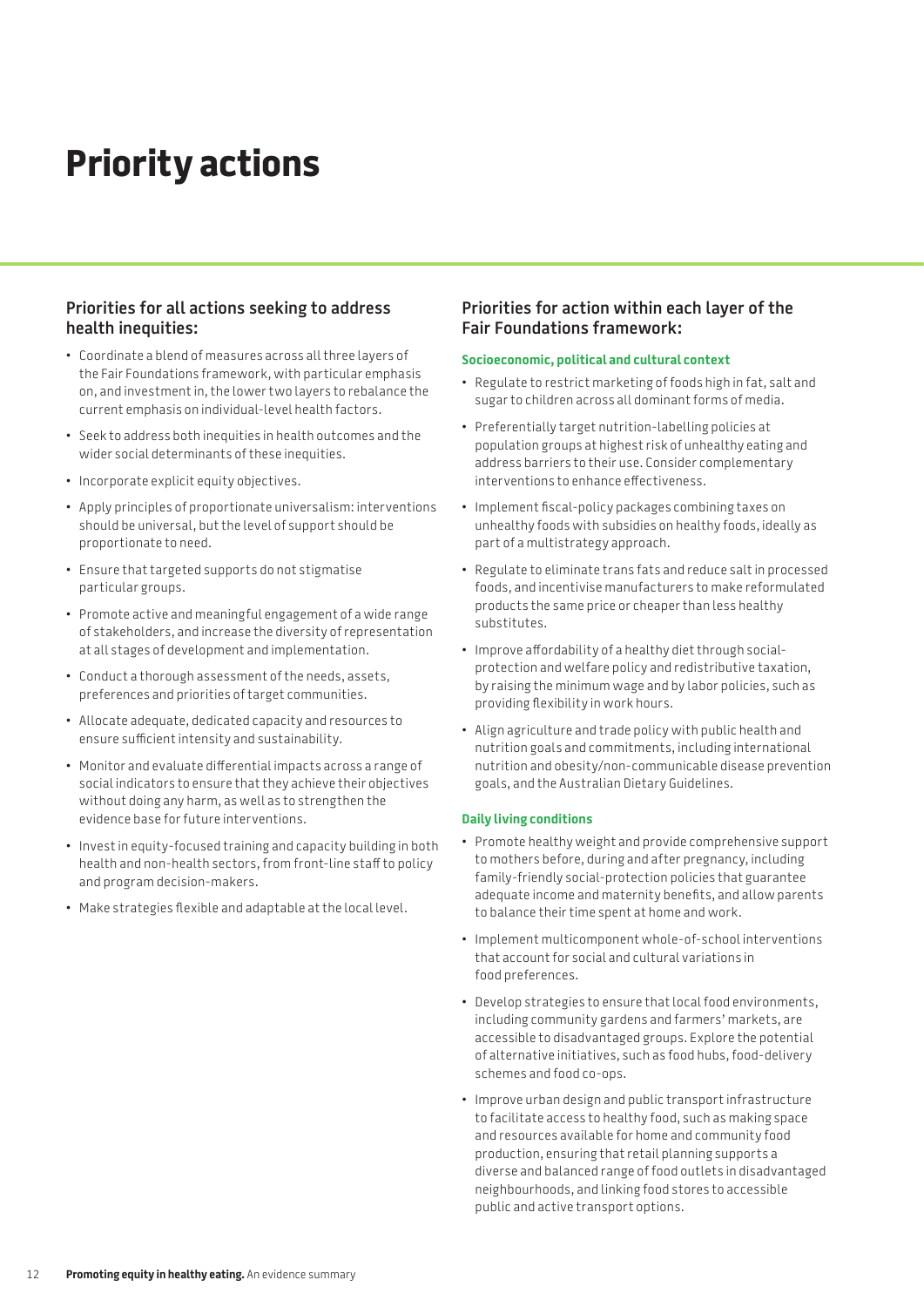# **Priority evidence gaps**

- • Provide incentives for retail stores to sell fresh, healthy foods, and to preferentially promote these over unhealthy foods (e.g. having fresh fruit and vegetables – instead of confectionery – on special at check-outs).
- • Target disadvantaged groups, including those with low literacy skills, with clear, easy-to-use and -understand nutrition labels on packaged foods and menu labelling in food service outlets, and implement complementary interventions to enhance their effectiveness among disadvantaged groups.
- Improve public-housing location and quality, including linking all new housing developments to integrated transport plans that prioritise active transport and access to a range of freshfood retailers, considering space and resources for home or community food production, and ensuring adequate food storage and preparation space within homes.
- • Develop nutrition education, advice and counselling in primary health care settings for individuals at highest risk of unhealthy diets. Multicultural health workers can improve effectiveness.

#### **Individual health-related factors**

- • Tailor public education campaigns to specific populations and to the sociocultural contexts within which food choices are made. Shape messages to address the process by which foodpurchase decisions are made, particularly in low-income groups, and raise awareness of how affordable foods can be used for both nutrition and satiation.
- • Focus education campaigns on specific target foods and nutrients, and deliver them through multiple channels.
- • Tailor education and skill-building programs to the needs of specific disadvantaged groups, hold them in familiar community locations, provide flexibility in times and childcare support, and include explicit strategies to recruit and retain disadvantaged groups and individuals.

Distributional effects of healthy eating policies, programs and projects across a wide range of indicators of social position (beyond current focus on income and socioeconomic status).

- High-quality, equity-focused evaluations of healthy eating interventions with long-term follow-up.
- • Understanding of why and how certain actions have worked to promote equity in healthy eating in different sociopolitical and organisational contexts, including through retrospective evaluations.
- Prospective action-oriented applied research on healthy eating interventions at all levels, with a focus on collaborative knowledge production and intersectoral participation.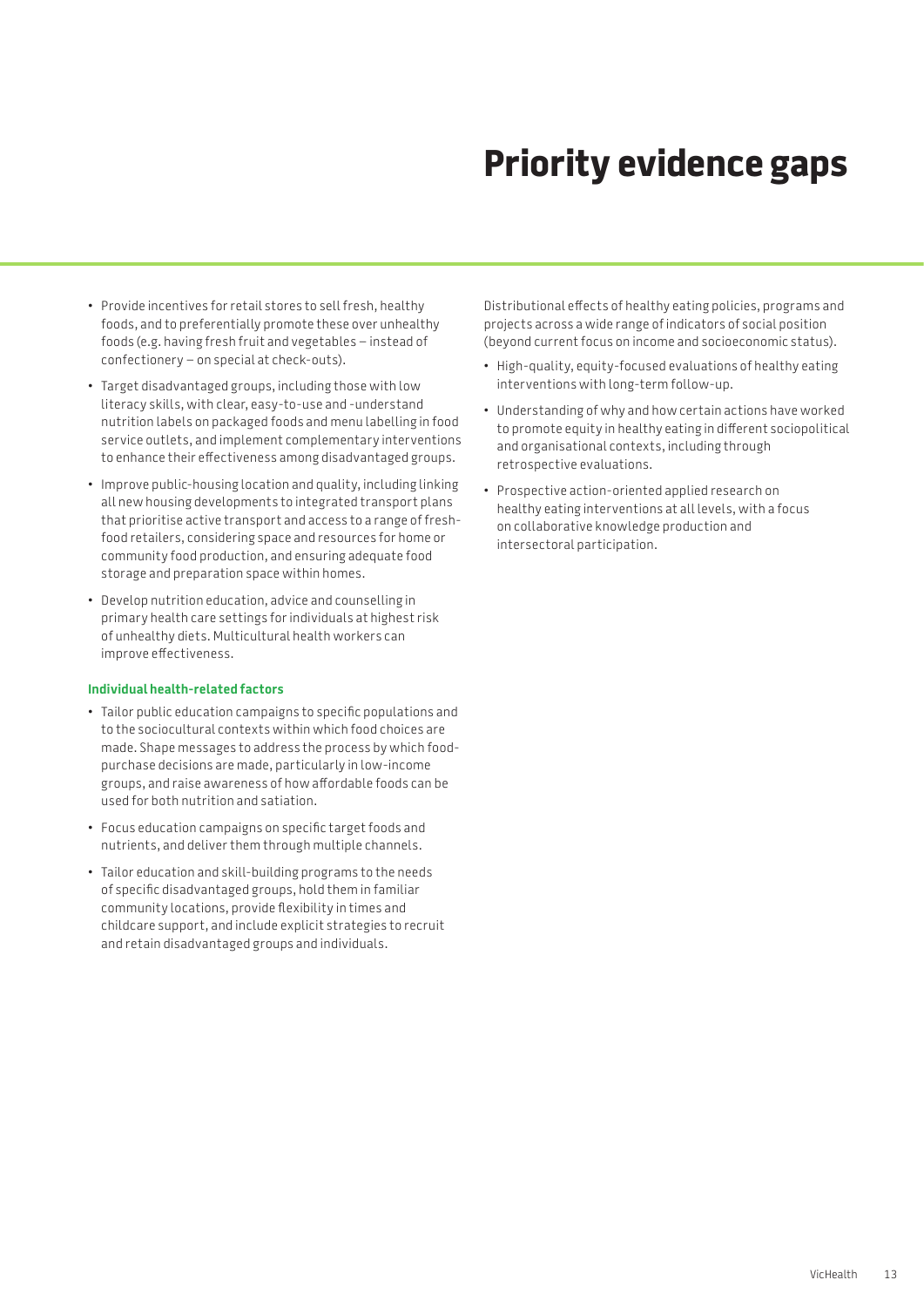# **Bibliography**

ADAMS, K., BURNS, C., LIEBZEIT, A., RYSCHKA, J., THORPE, S. & BROWNE, J. 2012. Use of participatory research and photo-voice to support urban Aboriginal healthy eating. *Health and Social Care in the community*, 20, 497–505.

AIHW 2012. *Aboriginal and Torres Strait Islander health services report, 2010–11: OATSIH Service Reporting – key results*. Canberra, ACT: Australian Institute of Health and Welfare.

AIHW 2012a. *Australia's Health 2012*. Australia's health no. 13. Cat. no. AUS 156*.* Canberra, ACT: Australian Institute of Health and Welfare.

AIHW 2012b. *Risk factors contributing to chronic disease*. Cat no. PHE 157. Canberra, ACT: Australian Institute of Health and Welfare.

AIHW 2012c. *Australia's food & nutrition 2012*. Cat. no. PHE 163. Canberra, ACT: Australian Insitute of Health and Welfare.

AIHW & NACCHO 2013. *Healthy for Life: Aboriginal Community Controlled Health Services Report Card*. Canberra, ACT: Australian Institute of Health and Welfare and the National Aboriginal Community Controlled Health Organisation.

ALFORD, K. & JAMES, R. 2007. *Pathways and Barriers: Indigenous Schooling and Vocational Education and Training Participation in the Goulburn Valley Region. A National Vocational Education and Training Research and Evaluation Program Report*. Melbourne, Victoria: National Centre for Vocational Education Research (NCVER).

ALSTON, J. M., MULLALLY, C. C., SUMNER, D. A., TOWNSEND, M. & VOSTI, S. A. 2009. Likely effects on obesity from proposed changes to the US food stamp program. *Food Policy*, 34, 176–184.

ANDERSON, L. M., QUINN, T. A., GLANZ, K., RAMIREZ, G., KAHWATI, L. C., JOHNSON, D. B., BUCHANAN, L. R., ARCHER, W. R., CHATTOPADHYAY, S., KALRA, G. P. & KATZ, D. L. 2009. The effectiveness of worksite nutrition and physical activity interventions for controlling employee overweight and obesity: a systematic review. *American Journal of Preventive Medicine*, 37, 340–357.

ANDREYEVA, T. & LUEDICKE, J. 2013. Federal food package revisions: effects on purchases of whole-grain products. *American Journal of Preventive Medicine*, 45, 422–429.

ANDREYEVA, T., LUEDICKE, J., MIDDLETON, A., LONG, M. & SCHWARTZ, M. 2012. Positive influence of the revised Special Supplemental Nutrition Program for Women, Infants, and Children food packages on access to healthy foods. *Journal of the Academy of Nutrition and Dietetics*, 112, 850–858.

ANDREYEVA, T., LUEDICKE, J., TRIPP, A. & HENDERSON, K. 2013. Effects of reduced juice allowances in food packages for the Women, Infants, and Children Program. *Pediatrics*, 131, 919–927.

ANGELL, S. Y., COBB, L. K., CURTIS, C. J., KONTY, K. J. & SILVER, L. D. 2012. Change in trans fatty acid content of fast-food purchases associated with New York City's restaurant regulation: a prepost study. *Annals of Internal Medicine*, 157, 81–86.

ARDZEJEWSKA, K., TADROS, R. & BAXTER, D. 2013. A descriptive study on the barriers and facilitators to implementation of the NSW (Australia) Healthy School Canteen Strategy. *Health Education Journal*, 72, 136–145.

ATKINSON, L. F. & PALMER, M. A. 2012. Purchase rates and energy content of nutritionally promoted and traditional fast foods purchased at lunchtime in Australia – a pilot study. *Public Health Nutrition*, 15, 495–502.

BALL, K., CRAWFORD, D. & MISHRA, G. 2006. Socio-economic inequalities in women's fruit and vegetable intakes: a multilevel study of individual, social and environmental mediators. *Public Health Nutrition*, 9, 623–630.

BAMBRA, C. 2011. Health inequalities and welfare state regimes: theoretical insights on a public health 'puzzle'. *Journal of Epidemiology and Community Health*, 65, 740–745.

BAMBRA, C., GIBSON, M., SOWDEN, A., WRIGHT, K., WHITEHEAD, M. & PETTICREW, M. 2010. Tackling the wider social determinants of health and health inequalities: evidence from systematic reviews. *Journal of Epidemiology and Community Health*, 64, 284–291.

BASTIAN, A. 2011. The future of public health nutrition: a critical policy analysis of Eat Well Australia. *Australian and New Zealand Journal of Public Health*, 35, 111–116.

BATTY, E., BEATTY, C., FODEN, M., LAWLESS, P., PEARSON, S. & WILSON, I. 2010. The New Deal for Communities Experience: A Final assessment. *The New Deal for Communities Evaluation: Final report – Volume 7.* London: Department for Communities and Local Government.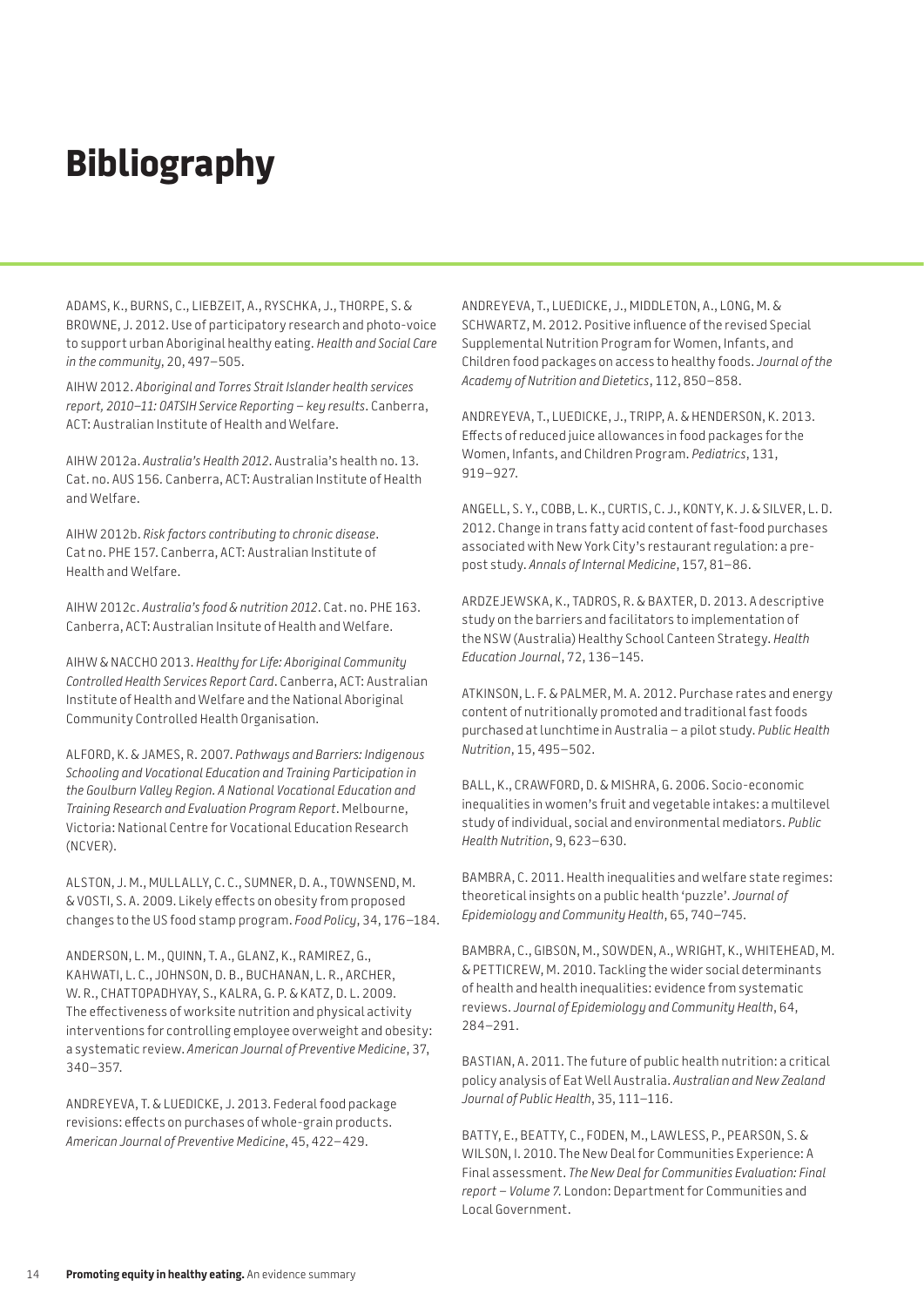BAUM, F. 2011. From Norm to Eric: avoiding lifestyle drift in Australian health policy. *Australian and New Zealand Journal of Public Health*, 35, 404–406.

BAUM, F. & FISHER, M. 2011. Are the national preventive health initiatives likely to reduce health inequities? *Australian Journal of Primary Health*, 17, 320–326.

BEDDOES, Z. 2012. Growing inequality is one of the biggest social, economic and political challenges of our time. *The Economist,* Oct 13th 2012.

BELLEW, B. 2008. *Primary prevention of chronic disease in Australia through interventions in the workplace setting: An Evidence Check rapid review brokered by the Sax Institute* ([http://www.](http://www.saxinsititute.org.au) [saxinsititute.org.au\). Th](http://www.saxinsititute.org.au)e Chronic Disease Prevention Unit, Victorian Government Department of Human Services.

BERE, E., VEIEROD, M. B., BJELLAND, M. & KLEPP, K. I. 2006a. Free school fruit – sustained effect 1 year later. *Health Education Research*, 21, 268–275.

BERE, E., VEIEROD, M. B., BJELLAND, M. & KLEPP, K. I. 2006b. Outcome and process evaluation of a Norwegian schoolrandomized fruit and vegetable intervention: Fruits and Vegetables Make the Marks (FVMM). *Health Education Research*, 21, 258–267.

BERE, E., VEIEROD, M. B., SKARE, O. & KLEPP, K. I. 2007. Free school fruit – sustained effect three years later. *The International Journal of Behavioral Nutrition and Physical Activity*, 4, 5.

BIHAN, H., MEJEAN, C., CASTETBON, K., FAURE, A., DUCROS, V., SEDEAUD, A., GALAN, P., LE CLESIAU, H., PENEAU, S. & HERCBERG, S. 2012. Impact of fruit and vegetable vouchers and dietary advice on fruit and vegetable intake in a low-income population. *European Journal of Clinical Nutrition*, 6, 369–375.

BITTMAN, M., ENGLAND, P., SAYER, L., FOLBRE, N. & MATHESON, G. 2003. When does gender trump money? Bargaining and time in household work. *American Journal of Sociology*, 109, 186–214.

BLACK, A., BRIMBLECOMBE, J., EYLES, H., MORRIS, P., VALLY, H. & O'DEA, K. 2012. Food subsidy programs and the health and nutritional status of disadvantaged families in high income countries: a systematic review. *BMC Public Health*, 12, 1099.

BLACK, A., VALLY, H., MORRIS, P., DANIEL, M., ESTERMAN, A., KARSCHIMKUS, C. & O'DEA, K. 2013. Nutritional impacts of a fruit and vegetable subsidy programme for disadvantaged Australian Aboriginal children. *The British Journal of Nutrition,* 110, 2309–2317.

BLAKE, C. E., DEVINE, C. M., WETHINGTON, E., JASTRAN, M., FARRELL, T. J. & BISOGNI, C. A. 2009. Employed parents' satisfaction with food-choice coping strategies. Influence of gender and structure. *Appetite*, 52, 711–719.

BLOCK, K., JOHNSON, B., GIBBS, L., STAIGER, P., TOWNSEND, M., MACFARLANE, S., GOLD, L., LONG C, KULAS, J., OKOUMMUNNE, O. & WATERS, E. 2009. *Evaluation of the Stephanie Alexander Kitchen Garden Program: Final Report*. Melbourne, Victoria: McCaughey Centre.

BLUFORD, D. A., SHERRY, B. & SCANLON, K. S. 2007. Interventions to prevent or treat obesity in preschool children: a review of evaluated programs. *Obesity (Silver Spring)*, 15, 1356–1372.

BORYS, J. M., LE BODO, Y., JEBB, S. A., SEIDELL, J. C., SUMMERBELL, C., RICHARD, D., DE HENAUW, S., MORENO, L. A., ROMON, M., VISSCHER, T. L., RAFFIN, S. & SWINBURN, B. 2012. EPODE approach for childhood obesity prevention: methods, progress and international development. *Obesity Reviews*, 13, 299–315.

BOYDEN, S. 2004. *The Biology of Civilisation: Understanding Human Culture as a Force in Nature*, Sydney, UNSW Press.

BRAMBILA-MACIAS, J., SHANKAR, B., CAPACCI, S., MAZZOCCHI, M., PEREZ-CUETO, F. J. A., VERBEKE, W. & TRAILL, W. B. 2011. Policy interventions to promote healthy eating: a review of what works, what does not, and what is promising. *Food & Nutrition Bulletin*, 32, 365–375.

BRIMBLECOMBE, J., FERGUSON, M., LIBERATO, S. C., BALL, K., MOODIE, M. L., MAGNUS, A., MILES, E., LEACH, A. J., CHATFIELD, M. D., NI MHURCHU, C., O'DEA, K. & BAILIE, R. S. 2013. Stores Healthy Options Project in Remote Indigenous Communities (SHOP@ RIC): a protocol of a randomised trial promoting healthy food and beverage purchases through price discounts and in-store nutrition education. *BMC Public Health,* 13, 744.

BROWN, K., TIMOTIJEVIC, L., BARNETT, J., SHEPHERD, R., LÄHTEENMÄKI, L. & RAATS, M. 2011. A review of consumer awareness, understanding and use of food-based dietary guidelines. *The British Journal of Nutrition*, 106, 15–26.

BROWN, T. & SUMMERBELL, C. 2009. Systematic review of school-based interventions that focus on changing dietary intake and physical activity levels to prevent childhood obesity: an update to the obesity guidance produced by the National Institute for Health and Clinical Excellence. *Obesity Reviews*, 10, 110–141.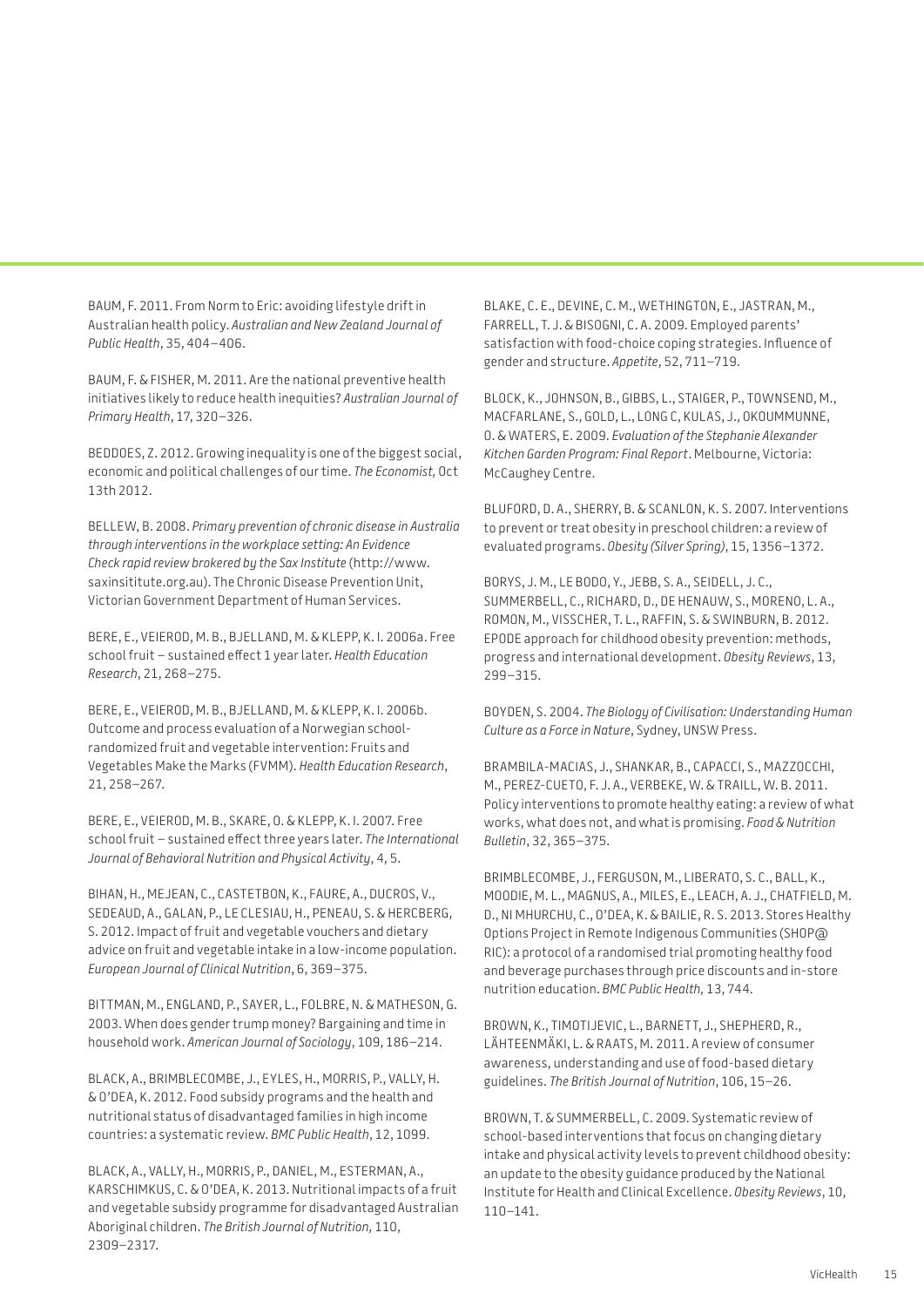BRUG, J., KREMERS, S.P., VAN LENTHE, F., BALL, K., CRAWFORD, D. 2008. Environmental determinants of healthy eating: in need of theory and evidence. *Proceedings of the Nutrition Society*, 67, 307–316.

BURNS, C. 2004. *A review of the literature describing the link between poverty, food insecurity and obesity with specific reference to Australia*. Melbourne, Victoria: VicHealth.

BURNS, C., BENTLEY, R., THORNTON, L. & KAVANAGH, A. 2011. Reduced food access due to a lack of money, inability to lift and lack of access to a car for food shopping: a multilevel study in Melbourne, Victoria. *Public Health Nutrition*, 14, 1017–1023.

CABRERA ESCOBAR, M., VEERMAN, J., TOLLMAN, S., BERTRAM, M. & HOFMAN, K. 2013. Evidence that a tax on sugar sweetened beverages reduces the obesity rate: a meta-analysis. *BMC Public Health*, 13, 1072.

CAIRNS, G., ANGUS, K. & HASTINGS, G. 2008. *The extent, nature and effects of food promotion to children: a review of the evidence to December 2008*. Prepared for the World Health Organization. United Kingdom: Institute for Social Marketing, University of Stirling.

CALFAS, K. J., SALLIS, J. F., ZABINSKI, M. F., WILFLEY, D. E., RUPP, J., PROCHASKA, J. J., THOMPSON, S., PRATT, M. & PATRICK, K. 2002. Preliminary evaluation of a multicomponent program for nutrition and physical activity change in primary care: PACE+ for adults. *Preventive Medicine*, 34, 153–161.

CAMPBELL, K. J. & HESKETH, K. D. 2007. Strategies which aim to positively impact on weight, physical activity, diet and sedentary behaviours in children from zero to five years. A systematic review of the literature. *Obesity Reviews*, 8, 327–338.

CAMPBELL, K. J., LIORET, S., MCNAUGHTON, S. A., CRAWFORD, D. A., SALMON, J., BALL, K., MCCALLUM, Z., GERNER, B. E., SPENCE, A. C., CAMERON, A. J., HNATIUK, J. A., UKOUMUNNE, O. C., GOLD, L., ABBOTT, G. & HESKETH, K. D. 2013. A parent-focused intervention to reduce infant obesity risk behaviors: a randomized trial. *Pediatrics*, 131, 652–660.

CAMPOS, S., DOXEY, J. & HAMMOND, D. 2011. Nutrition labels on pre-packaged foods: a systematic review. *Public Health Nutrition*, 14, 1496–1506.

CAPACCI, S., MAZZOCCHI, M., SHANKAR, B., BRAMBILA MACIAS, J., VERBEKE, W., PÉREZ-CUETO, F. J. A., KOZIOŁ-KOZAKOWSKA, A., PIÓRECKA, B., NIEDZWIEDZKA, B., D'ADDESA, D., SABA, A., TURRINI, A., ASCHEMANN-WITZEL, J., BECH-LARSEN, T., STRAND, M., SMILLIE, L., WILLS, J. & TRAILL, W. B. 2012. Policies to promote healthy eating in Europe: a structured review of policies and their effectiveness. *Nutrition Reviews*, 70, 188–200.

CASSADY, D. & MOHAN, V. 2004. Doing well by doing good? A supermarket shuttle feasibility study. *Journal of Nutrition Education and Behaviour*, 36, 67–70.

CDC 2013. *A Practitioner's Guide for Advancing Health Equity: Community Strategies for Preventing Chronic Disease. Atlanta, GA: Centers for Disease Control and Prevention – Division of Community Health*. US Department of Health and Human Services.

CENTRE FOR ALLIED HEALTH EVIDENCE 2009. *Community-based Interventions: A rapid review*. A technical report prepared for Department of Health, Victoria.

CHAU, J. 2009. Evidence module: Workplace physical activity and nutrition interventions, Physical Activity and Nutrition Research Group, University of Sydney.

CHUNG, A., SHILL, J., SWINBURN, B., MAVOA, H., LAWRENCE, M., LOFF, B., CRAMMOND, B., SACKS, G., ALLENDER, S. & PEETERS, A. 2012. An analysis of potential barriers and enablers to regulating the television marketing of unhealthy foods to children at the state government level in Australia. *BMC Public Health*, 12, 1123.

CLARK, R., WATERS, E., ARMSTRONG, R., CONNING, R. & PETRIE, R. 2009. *Evidence Summary: Achieving equity in community-based obesity prevention interventions for children and adolescents*. Geelong: CO-OPS Secretariat, Deakin University.

CLELAND, V., MCNEILLY, B., CRAWFORD, D. & BALL, K. 2013. Obesity prevention programs and policies: practitioner and policy-maker perceptions of feasibility and effectiveness. *Obesity*, 21, E448–E455.

COAKLEY, A. 2001. Healthy eating: food and diet in low-income households. *Administration*, 49, 87–103.

COBIAC, L. J., VOS, T. & VEERMAN, J. L. 2010. Cost-effectiveness of interventions to reduce dietary salt intake. *Heart*, 96, 1920–1925.

COMMONWEALTH OF AUSTRALIA 2013. *State of Preventive Health 2013*. Canberra, ACT: Australian National Preventive Health Agency.

COVENEY, J. & O'DWYER, L. A. 2009. Effects of mobility and location on food access. *Health Place,* 15, 45–55.

CROKER, H., LUCAS, R. & WARDLE, J. 2012. Cluster-randomised trial to evaluate the 'Change for Life' mass media/social marketing campaign in the UK. *BMC Public Health,* 12, 404.

CULLERTON, K., VIDGEN, H. & GALLEGOS, D. 2012. *A review of food literacy interventions targeting disadvantaged young people*. Brisbane, Australia: Queensland University of Technology.

DAHLGREN, G. & WHITEHEAD, M. 2006. *Levelling up (part 2): a discussion paper on European strategies for tackling social inequities in health*. WHO Collaborating Centre for Policy Research on Social Determinants of Health, University of Liverpool.

DALLONGEVILLE, J., DAUCHET, L., DE MOUZON, O., RÉQUILLART, V. & SOLER, L.-G. 2011. Increasing fruit and vegetable consumption: a cost-effectiveness analysis of public policies. *The European Journal of Public Health*, 21, 69–73.

DANIELS, L. A., MALLAN, K. M., BATTISTUTTA, D., NICHOLSON, J. M., PERRY, R. & MAGAREY, A. 2012. Evaluation of an intervention to promote protective infant feeding practices to prevent childhood obesity: outcomes of the NOURISH RCT at 14 months of age and 6 months post the first of two intervention modules. *International Journal of Obesity*, 36, 1292–1298.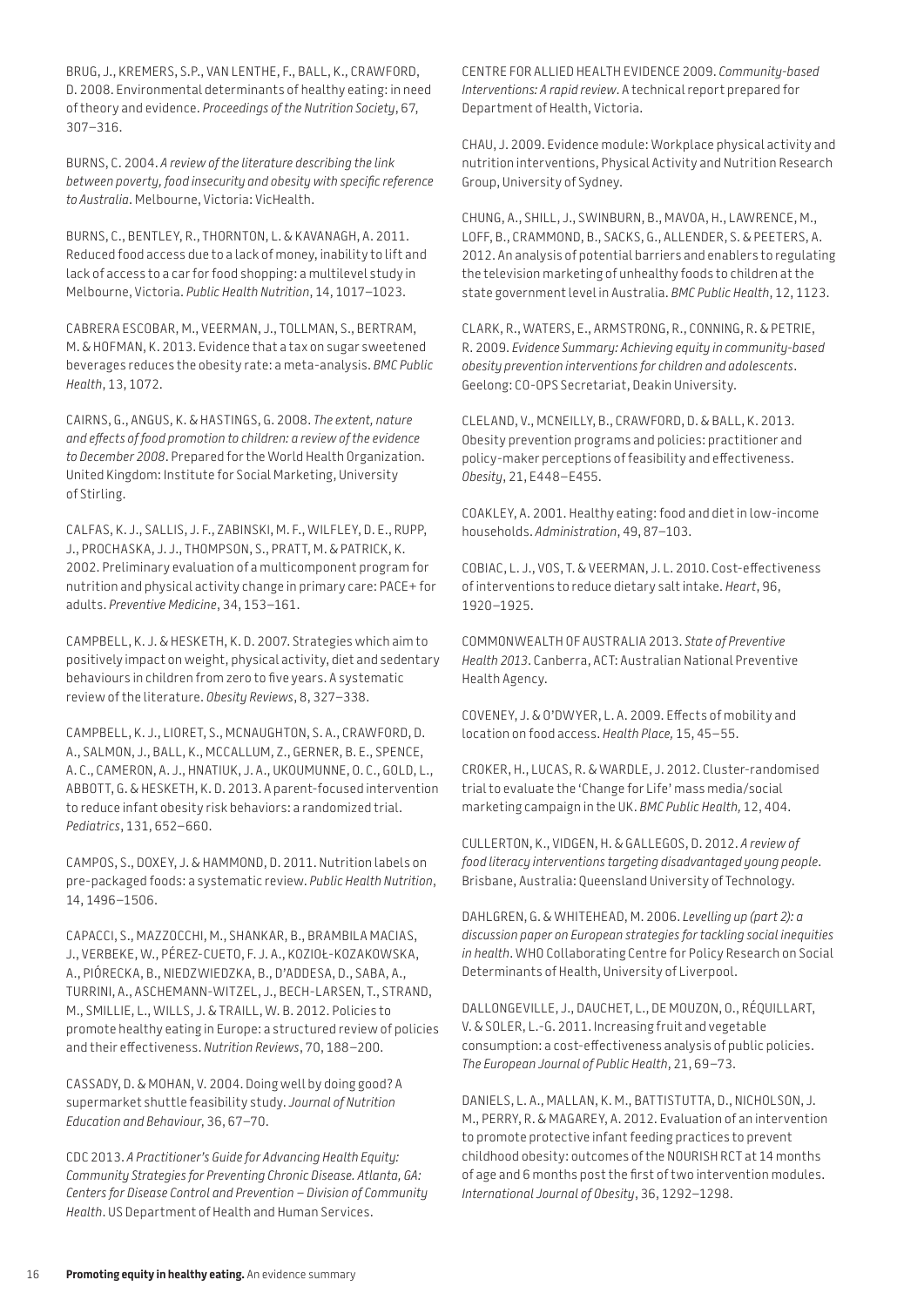DAVIS, J. N., VENTURA, E. E., COOK, L. T., GYLLENHAMMER, L. E. & GATTO, N. M. 2011. LA Sprouts: a gardening, nutrition, and cooking intervention for Latino youth improves diet and reduces obesity. *Journal of the American Dietetic Association*, 111, 1224–1230.

DE BOURDEAUDHUIJ, I., VAN CAUWENBERGHE, E., SPITTAELS, H., OPPERT, J. M., ROSTAMI, C., BRUG, J., VAN LENTHE, F., LOBSTEIN, T. & MAES, L. 2011. School-based interventions promoting both physical activity and healthy eating in Europe: a systematic review within the HOPE project. *Obesity Reviews*, 12, 205–216.

DE GROOT, F., ROBERTSON, N., SWINBURN, B. & DE SILVA-SANIGORSKI, A. 2010. Increasing community capacity to prevent childhood obesity: challenges, lessons learned and results from the Romp & Chomp intervention. *BMC Public Health*, 10, 522.

DE SA, J. & LOCK, K. 2008. Will European agricultural policy for school fruit and vegetables improve public health? A review of school fruit and vegetable programmes. *The European Journal of Public Health*, 18, 558–568.

DE SILVA-SANIGORSKI, A., BOLTON, K., HABY, M., KREMER, P., GIBBS, L., WATERS, E. & SWINBURN, B. 2010. Scaling up community-based obesity prevention in Australia: background and evaluation design of the Health Promoting Communities: Being Active Eating Well initiative. *BMC Public Health*, 10, 65.

DENNISS, R. & BAKER, D. 2012. *Are unemployment benefits adequate in Australia? Policy Brief No. 39*. Canberra, ACT: The Australia Institute.

DEPARTMENT OF HEALTH VICTORIA 2014. *Healthy Together Victoria*  [Online]. Available:<http://www.health.vic.gov.au/prevention/> healthytogether.htm [Accessed 7 Jan 2014].

DEVINE, C. M., FARRELL, T. J., BLAKE, C. E., JASTRAN, M., WETHINGTON, E. & BISOGNI, C. A. 2009. Work conditions and the food choice coping strategies of employed parents. *Journal of Nutrition Education and Behaviour*, 41, 365–370.

DEVINE, C. M., JASTRAN, M., JABS, J., WETHINGTON, E., FARELL, T. J. & BISOGNI, C. A. 2006. 'A lot of sacrifices': work-family spillover and the food choice coping strategies of low-wage employed parents. *Social Science & Medicine*, 63, 2591–2603.

DIXON, J. 2003. Authority, power and value in contemporary industrial food systems. *International Journal of Sociology of Agriculture and Food*, 11, 31–39.

DOWLER, E. 2008. Symposium on 'Intervention policies for deprived households' Policy initiatives to address low-income households' nutritional needs in the UK. *Proceedings of the Nutrition Society*, 67, 289–300.

DOWNS, S., THOW, A. & LEEDER, S. 2013. The effectiveness of policies for reducing dietary trans fat: a systematic review of the evidence. *Bulletin of the World Health Organization*, 91, 262–269H.

DUMANOVSKY, T., HUANG, C. Y., NONAS, C. A., MATTE, T. D., BASSETT, M. T. & SILVER, L. D. 2011. Changes in energy content of lunchtime purchases from fast food restaurants after introduction of calorie labelling: cross sectional customer surveys. *BMJ*, 343, d4464.

EARLY CHILD DEVELOPMENT KNOWLEDGE NETWORK 2007. *Early child development: a powerful equalizer. Final report of the Early Child Development Knowledge Network of the Commission on Social Determinants of Health*. Geneva, Switzerland: World Health Organization.

ECKERSLEY, R. 2006. Is modern Western culture a health hazard? *International Journal of Epidemiology*, 35, 252–258.

EIN 2013. *EPODE International Network* [online]. Available: <http://www.epode-international-network.com/> [Accessed 5 Dec 2013].

ENGLE, P. L., BLACK, M. M., BEHRMAN, J. R., CABRAL DE MELLO, M., GERTLER, P. J., KAPIRIRI, L., MARTORELL, R. & YOUNG, M. E. 2007. Strategies to avoid the loss of developmental potential in more than 200 million children in the developing world. The International Child Development Steering Group. *The Lancet*, 369, 229–242.

EPHE PROJECT 2012. *ephe: EPODE for the Promotion of Health Equity* [Online]. Available: <http://www.epheproject.com/> [Accessed 5 Dec 2013].

EUROPEAN COMMISSION 2006. Handbook for trade sustainability impact assessment. Brussels: European Commission, External Trade.

EYLES, H., NI MHURCHU, C., NGHIEM, N. & BLAKELY , T. 2012. Food Pricing Strategies, Population Diets, and Non-Communicable Disease: A Systematic Review of Simulation Studies *PLoS Medicine*, 9, e1001353.

FOSTER, G. D., SHERMAN, S., BORRADAILE, K. E., GRUNDY, K. M., VANDER, S. S., NACHMANI, J., KARPYN, A., KUMANYIKA, S. & SHULTS, J. 2008. A policy-based school intervention to prevent overweight and obesity. *Pediatrics*, 121, e794–e802.

FRIEL, S. 2009. *Health equity in Australia: A policy framework based on action on the social determinants of obesity, alcohol and tobacco*. Canberra, ACT: The Australian National Preventative Health Taskforce.

FRIEL, S. & CONLON, C. 2004. What is the extent of food poverty in Ireland? *European Journal of Public Health*, 13, 133–140.

FRIEL, S., GLEESON, D., THOW, A. M., LABONTE, R., STUCKLER, D., KAY, A. & SNOWDON, W. 2013a. A new generation of trade policy: potential risks to diet-related health from the Trans Pacific Partnership agreement. *Globalization and Health*, DOI: 10.1186/10.1186/1744–8603-9–46.

FRIEL, S., HATTERSLEY, L., SNOWDON, W., THOW, A. M., LOBSTEIN, T., SANDERS, D., BARQUERA, S., MOHAN, S., HAWKES, C., KELLY, B., KUMANYIKA, S., L'ABBE, M., LEE, A., MA, J., MACMULLAN, J., MONTEIRO, C., NEAL, B., RAYNER, M., SACKS, G., SWINBURN, B., VANDEVIJVERE, S., WALKER, C. & INFORMAS 2013b. Monitoring the impacts of trade agreements on food environments. *Obesity Reviews*, 14, 120–134.

FRIEL, S. & LICHACZ, W. 2010. Unequal food systems, unhealthy diets. In: LAWRENCE, G., LYONS, K. & WALLINGTON, T. (eds.) *Food Security, Nutrition and Sustainability.* London, UK: Earthscan.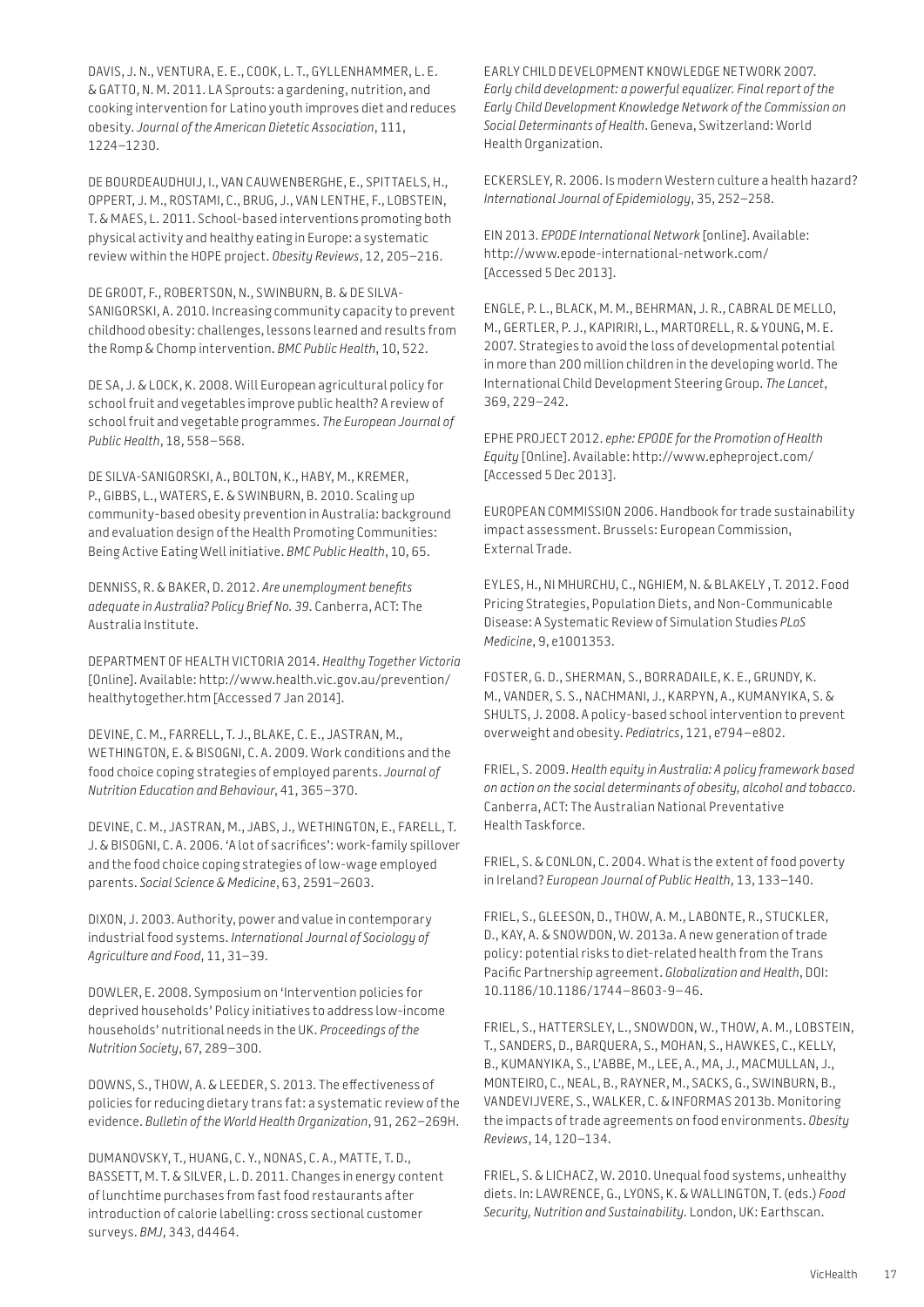FRY, C., ZIMMERMAN, S. & KAPPAGODA, M. 2013. Healthy reform, healthy cities: using law and policy to reduce obesity rates in underserved communities. *Fordham Urban Law Journal*, 40(4), 1265–1321.

GALBRAITH-EMAMI, S. & LOBSTEIN, T. 2013. The impact of initiatives to limit the advertising of food and beverage products to children: a systematic review. *Obesity Reviews*, 14, 960–974.

GENAT, B. 2013. *Facilitating healthy eating policy development and implementation in Aboriginal organisations: Evaluation of a VACCHO pilot project*. Melbourne, Victoria: The Victorian Aboriginal Community Controlled Health Organisation (VACCHO).

GEORGE, C. & KIRKPATRICK, C. 2004. Trade and development: assessing the impact of trade liberalisation on sustainable development *Journal of World Trade*, 38, 441–469.

GIBBS, J. & CHRISTIE, I. 2007. *Healthyliving Neighbourhood Shops Project*. Edinburgh and Glasgow: NHS Health Scotland.

GIBBS, L., STAIGER, P. K., JOHNSON, B., BLOCK, K., MACFARLANE, S., GOLD, L., KULAS, J., TOWNSEND, M., LONG, C. & UKOUMUNNE, O. 2013. Expanding children's food experiences: the impact of a school-based kitchen garden program. *Journal of Nutrition Education and Behaviour*, 45, 137–146.

GISKES, K., TURRELL, G., PATTERSON, C. & NEWMAN, B. 2002. Socio-economic differences in fruit and vegetable consumption among Australian adolescents and adults. *Public Health Nutrition*, 5, 663–669.

GLEESON, D. & FRIEL, S. 2013. Emerging threats to public health from regional trade agreements. *The Lancet*, 381, 1507–1509.

GOODMAN, C. & ANISE, A. 2006. *What is known about the effectiveness of economic instruments to reduce consumption of foods high in saturated fats and other energy-dense foods for preventing and treating obesity? Health Evidence Network report.* Copenhagen: WHO Regional Office for Europe.

GORE, D. & KOTHARI, A. 2012. Social determinants of health in Canada: are healthy living initiatives there yet? A policy analysis. *International Journal for Equity in Health*, 11, 41.

GORIS, J., KOMARIC, N., GUANDALINI, A., FRANCIS, D. & HAWES, E. 2013. Effectiveness of multicultural health workers in chronic disease prevention and self-management in culturally and linguistically diverse populations: a systematic literature review. *Australian Journal of Primary Health*, 19, 14–37.

GRANTHAM-MCGREGOR, S., CHEUNG, Y. B., CUETO, S., GLEWWE, P., RICHTER, L. & STRUPP, B. 2007. Developmental potential in the first 5 years for children in developing countries. *The Lancet*, 369, 60–70.

GREENWELL ARNOLD, C. & SOBAL, J. 2000. Food practices and nutrition knowledge after graduation from the Expanded Food and Nutrition Education Program (EFNEP). *Journal of Nutrition Education*, 32, 130–138.

HABY, M., DOHERTY, R., WELCH, N. & MASON, V. 2012. Communitybased interventions for obesity prevention: lessons learned by Australian policy-makers. *BMC Research Notes*, 5, 20.

HABY, M. M., VOS, T., CARTER, R., MOODIE, M., MARKWICK, A., MAGNUS, A., TAY-TEO, K. S. & SWINBURN, B. 2006. A new approach to assessing the health benefit from obesity interventions in children and adolescents: the assessing cost-effectiveness in obesity project. *International Journal of Obesity*, 30, 1463–1475.

HARRIS, J., FELIX, L., MINERS, A., MURRAY, E., MICHIE, S., FERGUSON, E., FREE, C., LOCK, K., LANDON, J. & EDWARDS, P. 2011. Adaptive e-learning to improve dietary behaviour: a systematic review and cost-effectiveness analysis. *Health Technology Assessment (Winchester, England)*, 15, 1–160.

HARRIS, R., GAMBOA, A., DAILEY, Y. & ASHCROFT, A. 2012. Oneto-one dietary interventions undertaken in a dental setting to change dietary behaviour. *Cochrane Database of Systematic Reviews*, 3, CD006540.

HARRISON, J. 2010. *Human Rights Impact Assessments of Trade Agreements: Reflections on Practice and Principles for Future Assessments. Background paper for the Expert Seminar on Human Rights Impact Assessments of Trade and Investment Agreements.* Geneva, Switzerland.

HARRISON, M., COYNE, T., LEE, A., LEONARD, D., LOWSON, S., GROOS, A. & ASHTON, B. 2007. The increasing cost of the basic foods required to promote health in Queensland. *Medical Journal of Australia*, 186, 9–14.

HARRISON, M., LEE, A., FINDLAY, M., NICHOLLS, R., LEONARD, D. & MARTIN, C. 2010. The increasing cost of healthy food. *Australian and New Zealand Journal of Public Health*, 34, 179–186.

HAWKES, C. 2006. Uneven dietary development: linking the policies and processes of globalization with the nutrition transition, obesity and diet-related chronic diseases. *Globalization and Health*, 2, 4.

HAWKES, C. 2013. *Promoting healthy diets through nutrition education and changes in the food environment: An international review of actions and their effectiveness. Background paper for the International Conference on Nutrition (ICN2).* Rome: Nutrition Education and Consumer Awareness Group, Food and Agriculture Organization of the United Nations.

HAWKES, C., CHOPRA, M. & FRIEL, S. 2009. Globalization, trade and the nutrition transition. In: LABONTÉ, R., SCHRECKER, T., PACKER, C. & RUNNELS, V. (eds.) *Globalization and Health: Pathways, Evidence and Policy.* New York: Routledge.

HAWKES, C. & LOBSTEIN, T. 2011. Regulating the commercial promotion of food to children: a survey of actions worldwide. *International Journal of Pediatric Obesity*, 6, 83–94.

HE, F., NOWSON, C., LUCAS, M. & MACGREGOR, G. 2007. Increased consumption of fruit and vegetables is related to a reduced risk of coronary heart disease: meta-analysis of cohort studies. *Journal of Human Hypertension*, 21, 717–728.

HEARN, L., MILLER, M., CAMPBELL-POPE, R. & WATERS, S. 2006. *Preventing Overweight and Obesity in Young Children: Synthesising Evidence for Management and Policy Making*. Perth: Child Health Promotion Research Centre.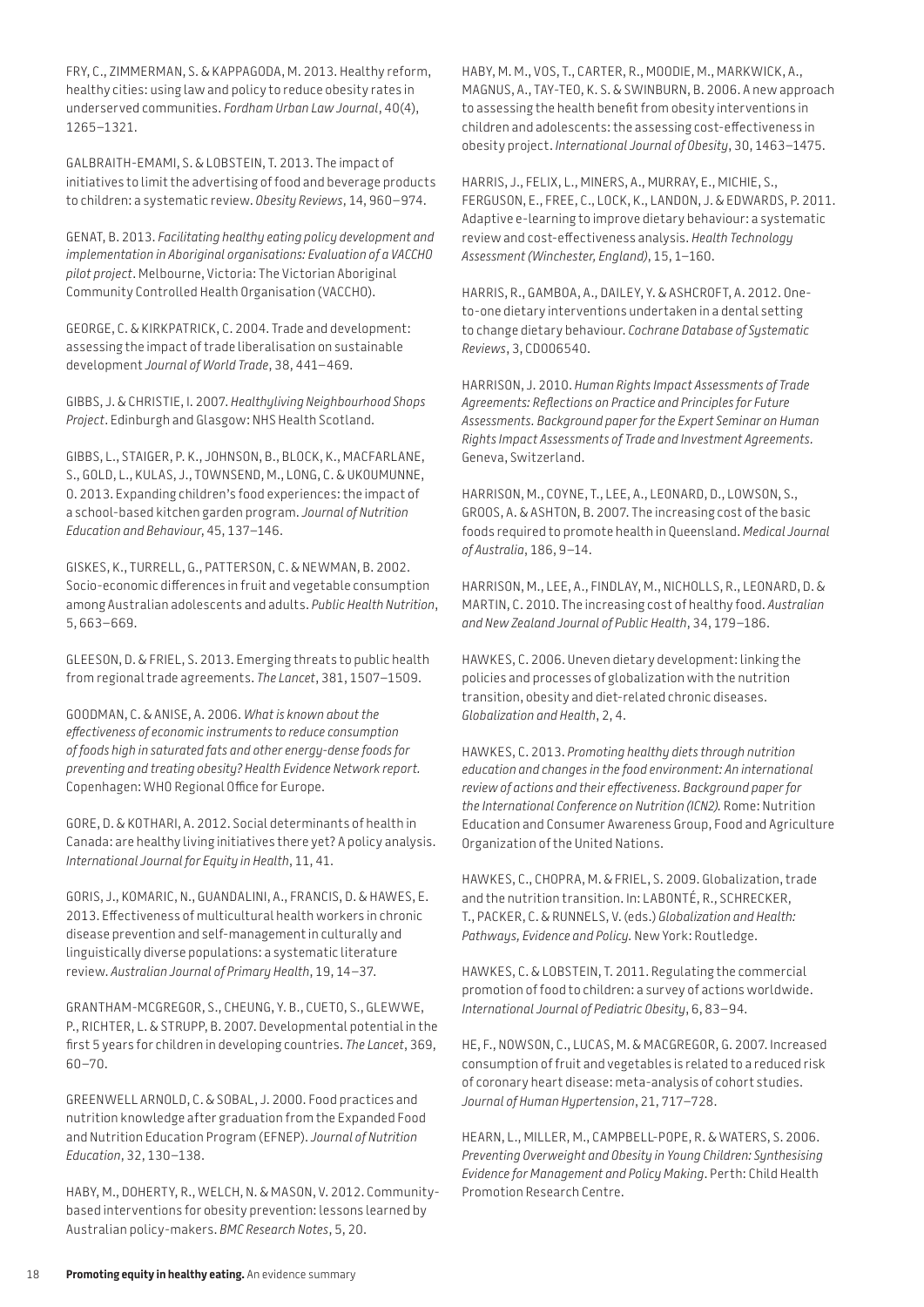HENRY, L. & KNOWLES, J. 2005. *Opening Doors to More Healthy Communities Collaborative, UK – Widening Access to a Healthy Diet in Low Income Groups*. Manchester: National Primary Care Development Team, NHS, United Kingdom.

HILMERS, A., HILMERS, D. C. & DAVE, J. 2012. Neighborhood disparities in access to healthy foods and their effects on environmental justice. *American Journal of Public Health*, 102, 1644–1654.

HOWERTON, M. W., BELL, B. S., DODD, K. W., BERRIGAN, D., STOLZENBERG-SOLOMON, R. & NEBELING, L. 2007. School-based nutrition programs produced a moderate increase in fruit and vegetable consumption: meta and pooling analyses from 7 studies. *Journal of Nutrition Education and Behaviour*, 39, 186–196.

HUTCHINSON, A. D. & WILSON, C. 2012. Improving nutrition and physical activity in the workplace: a meta-analysis of intervention studies. *Health Promotion International*, 27, 238–249.

IACOVOU, M., PATTIESON, D. C., TRUBY, H. & PALERMO, C. 2013. Social health and nutrition impacts of community kitchens: a systematic review. *Public Health Nutrition*, 16, 535–543.

INGLIS, V., BALL, K. & CRAWFORD, D. 2005. Why do women of low socioeconomic status have poorer dietary behaviours than women of higher socioeconomic status? A qualitative exploration. *Appetite*, 45, 334–343.

IRWIN, L. G., SIDDIQI, A. & HERTZMAN, C. 2007. *Early Child Development: A Powerful Equalizer. Final Report for the World Health Organization's Commission on the Social Determinants of Health.* Vancouver: HELP.

JEFFERY, R., ABBOTT, G., BALL, K. & CRAWFORD, D. 2013. Behavior and weight correlates of weight-control efforts in Australian women living in disadvantage: the READI study. *International Journal of Behavioral Nutrition and Physical Activity*, 10, 1–14.

JENSEN, J. D. 2011. Can worksite nutritional interventions improve productivity and firm profitability? A literature review. *Perspectives in Public Health*, 131, 184–192.

JENSEN, J. D. & SMED, S. 2013. The Danish tax on saturated fat – short run effects on consumption, substitution patterns and consumer prices of fats. *Food Policy*, 42, 18–31.

KELLER, I. & LANG, T. 2008. Food-based dietary guidelines and implementation: lessons from four countries – Chile, Germany, New Zealand and South Africa. *Public Health Nutrition*, 11, 867–874.

KELLOW, N. 2011. Evaluation of a rural community pharmacybased Waist Management Project: bringing the program to the people. *Australian Journal of Primary Health*, 17, 16–22.

KELLY, B., KING, L., BAUR, L., RAYNER, M., LOBSTEIN, T., MONTEIRO, C., MACMULLAN, J., MOHAN, S., BARQUERA, S., FRIEL, S., HAWKES, C., KUMANYIKA, S., L'ABBÉ, M., LEE, A., MA, J., NEAL, B., SACKS, G., SANDERS, D., SNOWDON, W., SWINBURN, B., VANDEVIJVERE, S., WALKER, C. & INFORMAS 2013. Monitoring food and nonalcoholic beverage promotions to children. *Obesity Reviews*, 14, 59–69.

KETTINGS, C., SINCLAIR, A. & VOEVODIN, M. 2009. A healthy diet consistent with Australian health recommendations is too expensive for welfare-dependent families. *Australian and New Zealand Journal of Public Health*, 33, 566–572.

KEY, T., SCHATZKIN, A., WILLETT, W., ALLEN, N., SPENCER, E. & TRAVIS, R. 2004. Diet, nutrition and the prevention of cancer. *Public Health Nutrition,* 7, 187–200.

KING, E., GRUNSEIT, A., O'HARA, B. & BAUMAN, A. 2013. Evaluating the effectiveness of an Australian obesity mass-media campaign: how did the 'Measure-Up' campaign measure up in New South Wales? *Health Education Research*, 28, 1029–1039.

KOUVONEN, A., KIVIMAKI, M., COX, S. J., COX, T. & VAHTERA, J. 2005. Relationship between work stress and body mass index among 45,810 female and male employees. *Psychosomatic Medicine*, 67, 577–583.

KRISHNASWAMI, J., MARTINSON, M., WAKIMOTO, P. & ANGLEMEYER, A. 2012. Community-engaged interventions on diet, activity, and weight outcomes in U.S. schools: a systematic review. *American Journal of Preventive Medicine*, 43, 81–91.

KRISTAL, A. R., SHATTUCK, A. L. & PATTERSON, R. E. 1999. Differences in fat-related dietary patterns between black, Hispanic and White women: results from the Women's Health Trial Feasibility Study in Minority Populations. *Public Health Nutrition*, 2, 253–262.

KRISTJANSSON, B., PETTICREW, M., MACDONALD, B., KRASEVEC, J., JANZEN, L., GREENHALGH, T., WELLS G., MACGOWAN J., FARMER A., SHEA B. J., MAYHEW A. & TUGWELL P. School feeding for improving the physical and psychosocial health of disadvantaged students. *Cochrane Database of Systematic Reviews,* CD004676.

KROEZE, W., WERKMAN, A. & BRUG, J. 2006. A systematic review of randomized trials on the effectiveness of computer-tailored education on physical activity and dietary behaviors. *Annals of Behavioural Medicine*, 31, 205–223.

LA TROBE UNIVERSITY 2013. *Healthy Sporting Environments Demonstration Project. Final Evaluation Report (Technical)*. Melbourne, Victoria: Leisure Networks and the Victorian Health Promotion Foundation.

LAKE, A., HYLAND, R., MATHERS, J., RUGG-GUNN, A. & WOOD, C. A., A 2006. Food shopping and preparation among the 30-somethings: whose job is it? (The ASH30 study). *British Food Journal*, 108, 475–486.

LEE, A., LEONARD, D., MOLONEY, A. & MINNIECON, D. 2009. Improving Aboriginal and Torres Strait Islander nutrition and health. *Medical Journal of Australia*, 190, 547–548.

LEE, K., INGRAM, A., LOCK, K. & MCINNES, C. 2007. Bridging health and foreign policy: the role of health impact assessments. *Bulletin of the World Health Organization*, 85, 207–211.

LEE, K., LOCK, K. & INGRAM, A. 2006. *The role of health impact assessment*. London: Nuffield Trust.

LEIGH, A. 2013. *Battlers & Billionaires: the Story of Inequality in Australia*, Collingwood, Redback.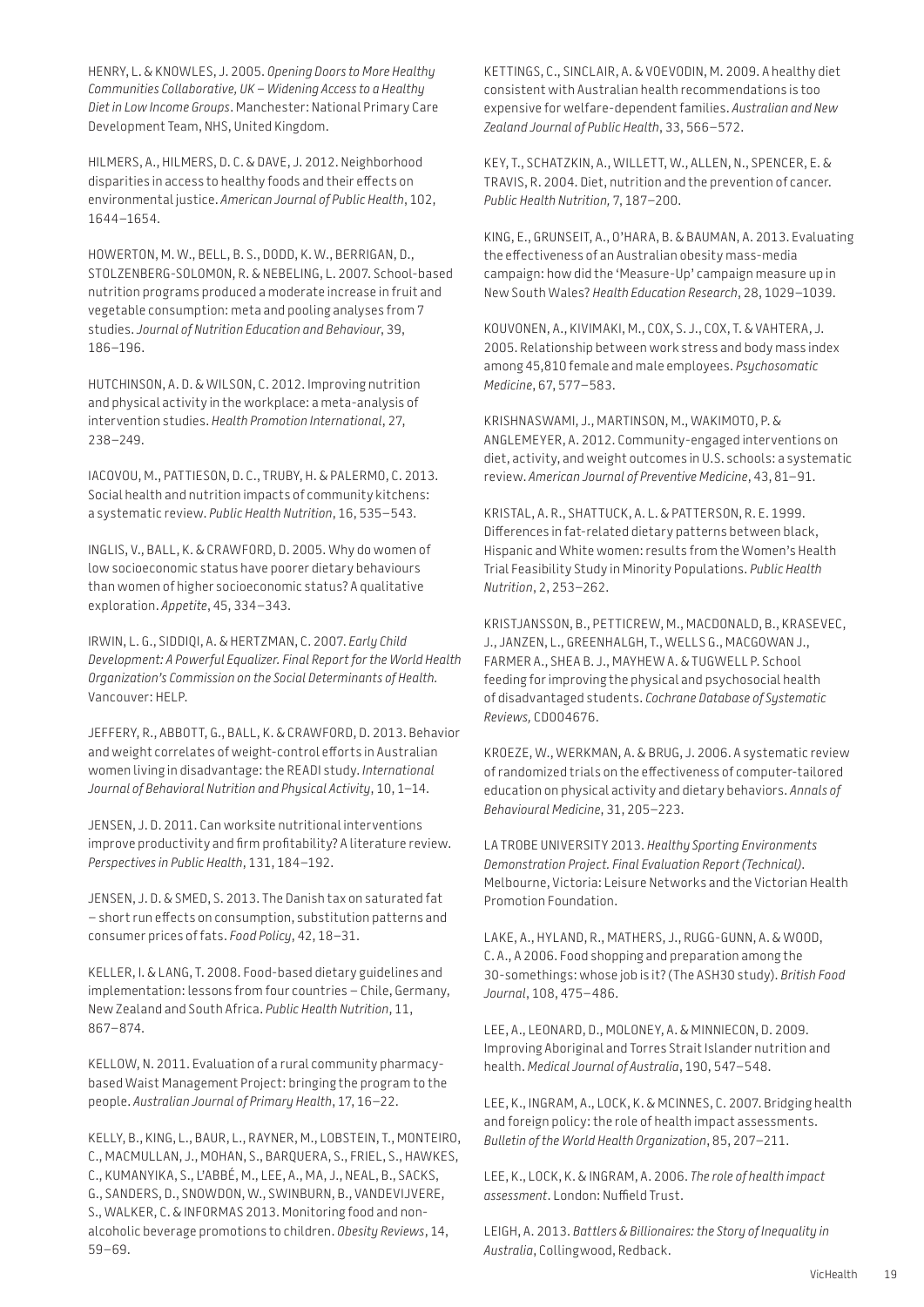LEVY, G. & THOMPSON, E. 2012. *Rapid review of evidence: The supermarket as an environment for facilitating dietary behaviour change*. National Heart Foundation of Australia.

LI, F., HARMER, P., CARDINAL, B. J., BOSWORTH, M. & JOHNSON-SHELTON, D. 2009. Obesity and the built environment: does the density of neighborhood fast-food outlets matter? *American Journal of Health Promotion*, 23, 203–209.

LONG, M., LUEDICKE, J., DORSEY, M., FIORE, S. & HENDERSON, K. 2013. Impact of Connecticut legislation incentivizing elimination of unhealthy competitive foods on national school lunch program participation. *American Journal of Public Health*, 1–8.

LORENC, T., PETTICREW, M., WELCH, V. & TUGWELL, P. 2013. What types of interventions generate inequalities? Evidence from systematic reviews. *Journal of Epidemiology and Community Health*, 67, 190–193.

LOWE, F., HORNE, P. & HARDMAN, C. 2007. *Changing the nation's diet: a programme to increase children's consumption of fruit and vegetables. Working paper No. 5*. Bangor Food and Activity Research Unit, University of Wales Bangor.

LUCAS, P., MCINTOSH, K., PETTICREW, M., ROBERTS, H. M. & SHIELL, A. 2008. Financial benefits for child health and wellbeing in low income or socially disadvantaged families in developed world countries. *Cochrane Database of Systematic Reviews*, 16, CD006358.

LUNDBERG, O., YNGWE, M. Å., STJÄRNE, M. K., ELSTAD, J. I., FERRARINI, T., KANGAS, O., NORSTRÖM, T., PALME, J. & FRITZELL, J. 2008. The role of welfare state principles and generosity in social policy programmes for public health: an international comparative study. *The Lancet*, 372, 1633–1640.

MACKAY, S., ANTONOPOULOS, N., MARTIN, J. & SWINBURN, B. 2011. *A comprehensive approach to protecting children from unhealthy food advertising*. Melbourne, Victoria: Obesity Policy Coalition.

MACLAREN, B. 2012. *Free Trade Agreements in Peru and Colombia: Monitoring Future Impacts from a Gender Perspective*. Ottawa, ON: North-South Institute.

MAES, L., VAN CAUWENBERGHE, E., VAN LIPPEVELDE, W., SPITTAELS, H., DE PAUW, E., OPPERT, J.-M., VAN LENTHE, F. J., BRUG, J. & DE BOURDEAUDHUIJ, I. 2011. Effectiveness of workplace interventions in Europe promoting healthy eating: a systematic review. *The European Journal of Public Health*, 22, 677–683.

MAGAREY, A., MCKEAN, S. & DANIELS, L. 2006. Evaluation of fruit and vegetable intakes of Australian adults: the National Nutrition Survey 1995. *Australian and New Zealand Journal of Public Health*, 30, 32–37.

MAGNUS, A., HABY, M. M., CARTER, R. & SWINBURN, B. 2009. The cost-effectiveness of removing television advertising of high-fat and/or high-sugar food and beverages to Australian children. *International Journal of Obesity*, 33, 1094–1102.

MARMOT, M., FRIEL, S., BELL, R., HOUWELING, T. A. J. & TAYLOR, S. 2008. Closing the gap in a generation: health equity through action on the social determinants of health. *The Lancet*, 372, 1661–1669.

MCALEESE, J. & RANKIN, L. 2007. garden-based nutrition education affects fruit and vegetable consumption in sixthgrade adolescents. *Journal of American Dietetic Association*, 107, 662–665.

MCCORMACK, L. A., LASKA, M. N., LARSON, N. I. & STORY, M. 2010. Review of the nutritional implications of farmers' markets and community gardens: a call for evaluation and research efforts. *Journal of the American Dietetic Association*, 110, 399–408.

MCKEVITH, B., STANNER, S. & BUTRISS, J. 2005. Food choices in primary care: a summary of the evidence. *Nursing Times*, 101, 38–42.

MERCER, C., RIINI, D., HAMERTON, H., MORRISON, L. & MCPHERSON, B. 2013. Evaluating a healthy eating, healthy action program in small Maori communities in Aotearoa, New Zealand. *Australian Journal of Primary Health*, 19, 74–80.

MEYERHOEFER, C. D. & PYLYPCHUK, Y. 2008. Does participation in the Food Stamp Program increase the prevalence of obesity and health care spending? *American Journal of Agricultural Economics*, 90, 287–305.

MILLAR, L., KREMER, P., DE SILVA-SANIGORSKI, A., MCCABE, M. P., MAVOA, H., MOODIE, M., UTTER, J., BELL, C., MALAKELLIS, M., MATHEWS, L., ROBERTS, G., ROBERTSON, N. & SWINBURN, B. A. 2011. Reduction in overweight and obesity from a 3-year community-based intervention in Australia: the 'It's Your Move!' project. *Obesity Reviews*, 12 Suppl. 2, 20–28.

MORLEY, B., MARTIN, J., NIVEN, P. & WAKEFIELD, M. 2012. Health Public Policy Public opinion on food-related obesity prevention policy initiatives. *Health Promotion Journal of Australia*, 23, 86–91.

MOZAFFARIAN, D., AFSHIN, A., BENOWITZ, N. L., BITTNER, V., DANIELS, S. R., FRANCH, H. A., JACOBS, D. R., KRAUS, W. E., KRIS-ETHERTON, P. M., KRUMMEL, D. A., POPKIN, B. M., WHITSEL, L. P. & ZAKAI, N. A. 2012. Population approaches to improve diet, physical activity, and smoking habits: a scientific statement from the American Heart Association. *Circulation*, 126, 1514–1563.

MUNDEL, E. & CHAPMAN, G. E. 2010. A decolonizing approach to health promotion in Canada: the case of the Urban Aboriginal Community Kitchen Garden Project. *Health Promotion International*, 25, 166–173.

NATIONAL PREVENTATIVE HEALTH TASKFORCE 2009. *Australia: The healthiest country by 2020. National Preventative Health Strategy – the roadmap for action*. Canberra, ACT: Commonwealth of Australia.

NELSON, M., NICHOLAS, J., WOOD, L., RILEY, K. & RUSSELL, S. 2011. *Take Up of School Lunches in England 2010–2011*. London: School Food Trust.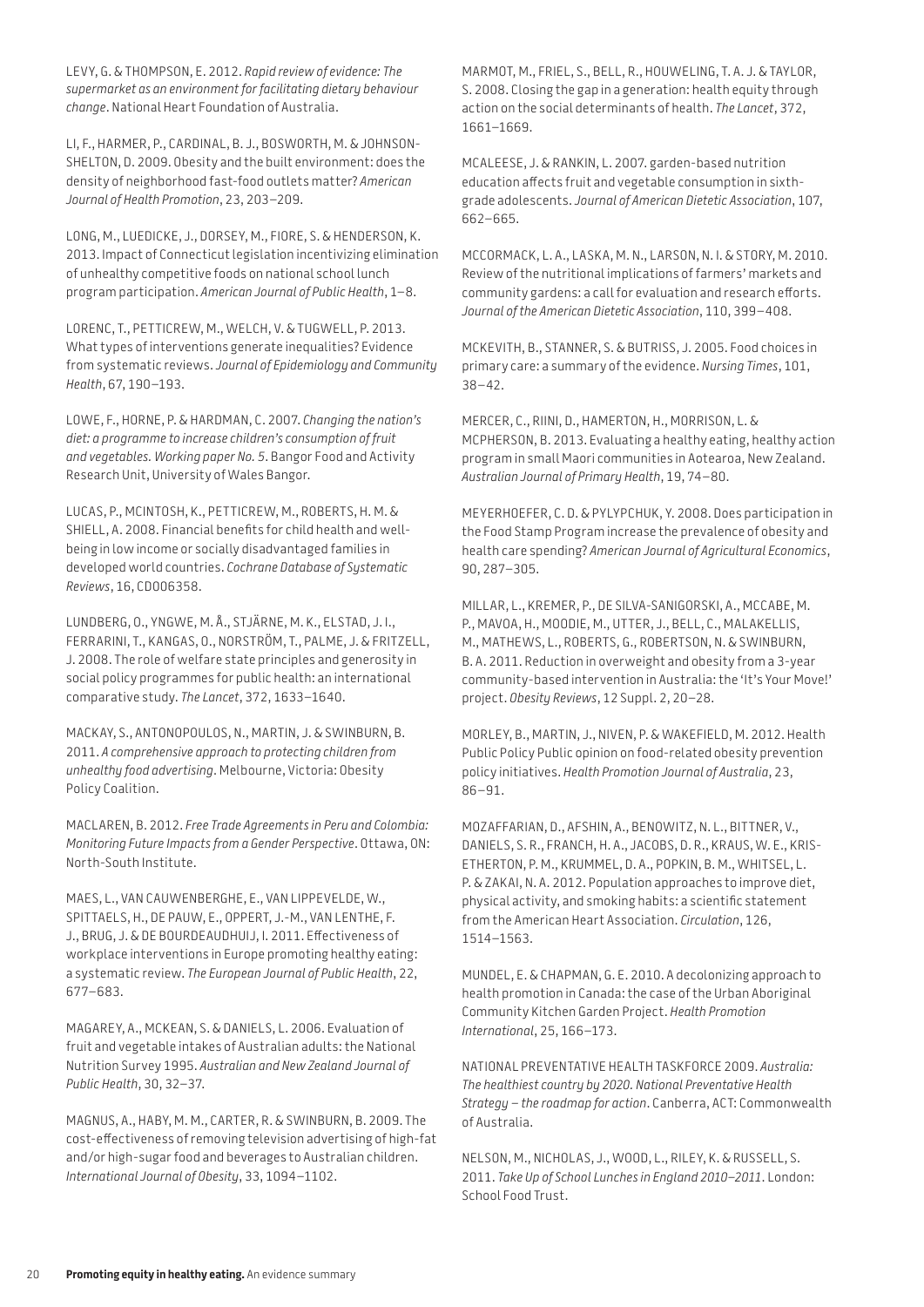NEUMARK-SZTAINER, D., HANNAN, P., STORY, M., CROLL, J. & PERRY, C. 2003. Family meal patterns: associations with sociodemographic characteristics and improved dietary intake among adolescents. *Journal of the American Dietetic Association*, 103, 317–322.

NGHIEM, N., WILSON, N., GENÇ, M. & BLAKELY, T. 2013. Understanding price elasticities to inform public health research and intervention studies: key issues. *American Journal of Public Health*, 103, 1954–1961.

NHF 2014. *Heart Foundation Tick* [Online]. National Heart Foundation of Australia. Available: [www.heartfoundation.org.](http://www.heartfoundation.org) au [Accessed 9 January 2014].

NI MHURCHU, C., BLAKELY, T., JIANG, Y., EYLES, H. & RODGERS, A. 2010. Effects of price discounts and tailored nutrition education on supermarket purchases: a randomized controlled trial. *American Journal of Clinical Nutrition*, 91, 736–747.

NI MHURCHU, C., EYLES, H., SCHILLING, C., YANG, Q., KAYE-BLAKE, W., GENC, M. & BLAKELY , T. 2013. Food prices and consumer demand: differences across income levels and ethnic groups. *PLoS ONE*, 8, e75934.

NICHOLLS, S., GWOZDZ, W., REISCH, L. & VOIGT, K. 2011. Fiscal food policy: equity and practice. *Perspectives in Public Health*, 131, 157–158.

NICHOLS, M. S., SILVA-SANIGORSKI, A., CLEARY, J. E., GOLDFELD, S. R., COLAHAN, A. & SWINBURN, B. A. 2011. Decreasing trends in overweight and obesity among an Australian population of preschool children. *International Journal of Obesity*, 35, 916–924.

NSW FOOD AUTHORITY 2013. *Evaluation of kilojoule menu labelling*. Newington: New South Wales Government.

O'HARA, B., PHONGSAVAN, P., EAKIN, E., DEVELIN, E., SMITH, J., GREENAWAY, M. & BAUMAN, A. 2013. Effectiveness of Australia's Get Healthy Information and Coaching Service(R): maintenance of self-reported anthropometric and behavioural changes after program completion. *BMC Public Health*, 13, 175.

OLDROYD, J., BURNS, C., LUCAS, P., HAIKERWAL, A. & WATERS, E. 2008. The effectiveness of nutrition interventions on dietary outcomes by relative social disadvantage: a systematic review. *Journal of Epidemiology and Community Health*, 62, 573–579.

OVERBY, N. C., KLEPP, K. I. & BERE, E. 2012. Introduction of a school fruit program is associated with reduced frequency of consumption of unhealthy snacks. *The American Journal of Clinical Nutrition*, 96, 1100–1103.

OVRUM, A. & BERE, E. 2013. Evaluating free school fruit: results from a natural experiment in Norway with representative data. *Public Health Nutrition*, 1–8.

OXENHAM, E. & KING, A. 2010. School gardens as a strategy for increasing fruit and vegetable consumption *Journal of Child Nutrition and Management*, 34.

PAPAS, M. A., ALBERG, A. J., EWING, R., HELZLSOUER, K. J., GARY, T. L. & KLASSEN, A. C. 2007. The built environment and obesity. *Epidemiologic Reviews*, 29, 129–143.

PARMER, S. M., SALISBURY-GLENNON, J., SHANNON, D. & STRUEMPLER, B. 2009. School gardens: an experiential learning approach for a nutrition education program to increase fruit and vegetable knowledge, preference, and consumption among second-grade students. *Journal of Nutrition Education and Behaviour*, 41, 212–217.

PARRY, J., LABURN-PEART, K., ORFORD, J. & DALTON, S. 2004. Mechanisms by which area-based regeneration programmes might impact on community health: a case study of the new deal for communities initiative. *Public Health*, 118, 497–505.

PEARSON, A. & WILSON, N. 2013. Optimising locational access of deprived populations to farmers' markets at a national scale: one route to improved fruit and vegetable consumption? *PeerJ*, 1, e94.

PETTMAN, T., MAGAREY, A., MASTERSSON, N., WILSON, A. & DOLLMAN, J. 2013. Improving weight status in childhood: results from the eat well be active community programs. *International Journal of Public Health*, 59, 43–50.

PLOTNIKOFF, R. C., MCCARGAR, L. J., WILSON, P. M. & LOUCAIDES, C. A. 2005. Efficacy of an e-mail intervention for the promotion of physical activity and nutrition behavior in the workplace context. *American Journal of Health Promotion*, 19, 422–429.

PLUMMER, M., CHEONG, D. & HAMANAKA, S. 2010. *Methodology for impact assessment of free trade agreements*. Manila, Philippines: Asian Development Bank.

POLLARD, C. M., DALY, A., MOORE, M. & BINNS, C. W. 2013. Public say food regulatory policies to improve health in Western Australia are important: population survey results. *Australian and New Zealand Journal of Public Health*, 37, 475–482.

POLLARD, C. M., MILLER, M. R., DALY, A. M., CROUCHLEY, K. E., O'DONOGHUE, K. J., LANG, A. J. & BINNS, C. W. 2008. Increasing fruit and vegetable consumption: success of the Western Australian Go for 2&5®campaign. *Public Health Nutrition*, 11, 314–320.

POPAY, J., ESCOREL, S., HERNÃ; NDEZ, M., JOHNSTON, H., MATHIESON, J. & RISPEL, L. 2008. *Understanding and Tackling Social Exclusion: Final Report to the WHO Commission on Social Determinants of Health From the Social Exclusion Knowledge Network*. Geneva, Switzerland: World Health Organization.

PRIEST, N., ARMSTRONG, R., DOYLE, J. & WATERS, E. 2008. Policy interventions implemented through sporting organisations for promoting healthy behaviour change. *Cochrane Database of Systematic Reviews*, CD004809.

PROJECT FOR PUBLIC SPACES AND COLUMBIA UNIVERSITY 2013. *Farmers Markets as a Strategy to Improve Access to Healthy Food for Low-Income Families and Communities*. New York: Robert Wood Johnson Foundation.

QUEENSLAND HEALTH 2010. *RIST Evaluation of Remote Indigenous Stores and Takeaways Resources in Queensland and the Anangu Pitjantjatjara Yankunytjatjara Lands of South Australia*. Queensland Government.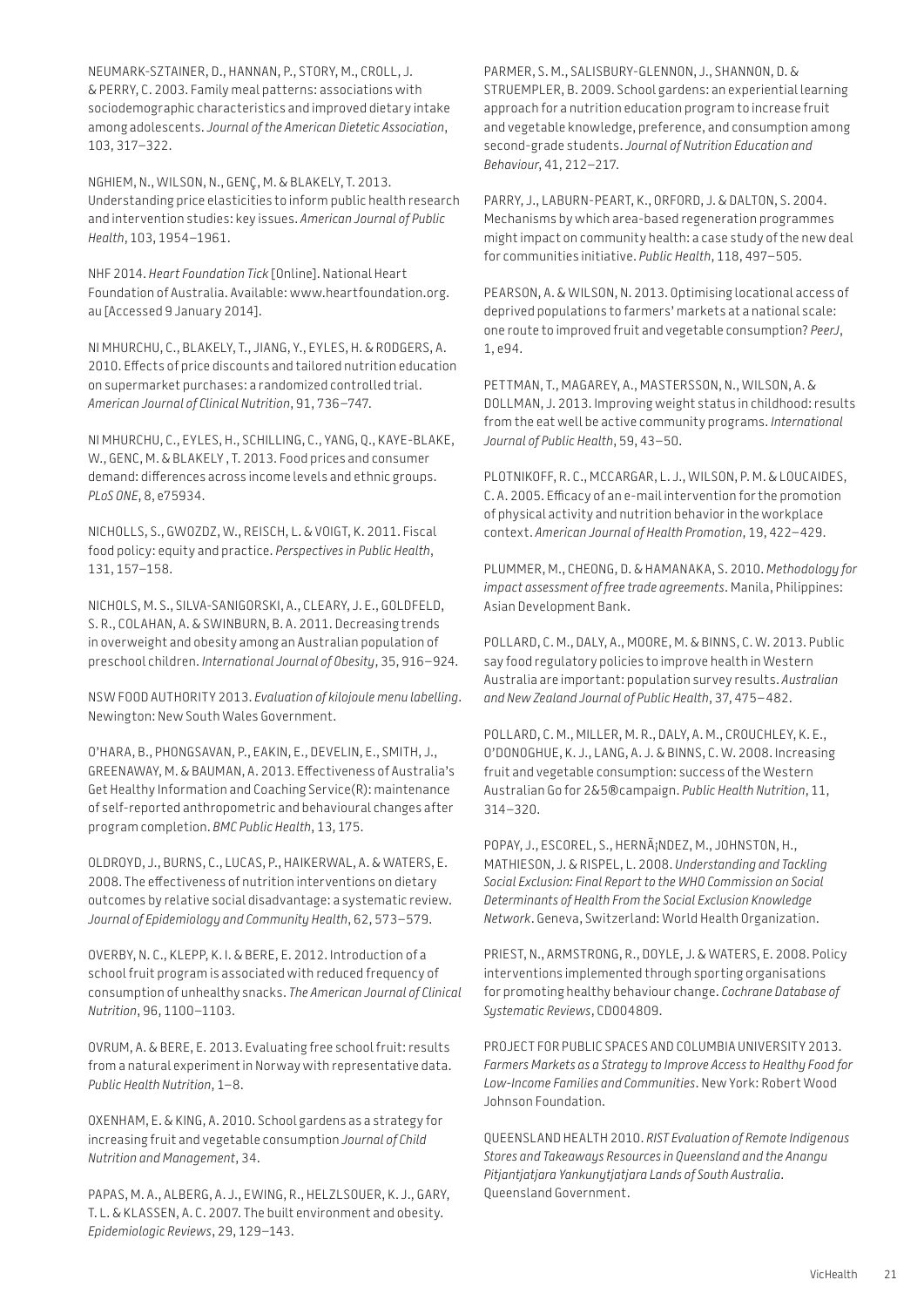RAJGOPAL, R., COX, R. H., LAMBUR, M. & LEWIS, E. C. 2002. Cost-benefit analysis indicates the positive economic benefits of the Expanded Food and Nutrition Education Program related to chronic disease prevention. *Journal of Nutrition Education and Behavior*, 34, 26–37.

REIDPATH, D., BURNS, C., GARRARD, J., MAHONEY, M. & TOWNSEND, M. 2002. An ecological study of the relationship between social and environmental determinants of obesity. *Health and Place*, 8, 141–145.

REILLY, J. & KELLY, J. 2011. Long-term impact of overweight and obesity in childhood and adolescence on morbidity and premature mortality in adulthood: systematic review. *International Journal of Obesity*, 35, 891–898.

REILLY, R., CINCOTTA, M., DOYLE, J., FIREBRACE, B., CARGO, M., VAN DEN TOL, G., MORGAN-BULLED, D., ROWLEY, K. & HEART HEALTH PROJECT STEERING COMMITTEE. 2011. A pilot study of Aboriginal health promotion from an ecological perspective. *BMC Public Health*, 11, 749.

RIVERA, J., SOTRES-ALVAREZ, D., HABICHT, J. P., SHAMAH, T. & VILLALPANDO, S. 2004. Impact of the Mexican program for education, health, and nutrition (Progresa) on rates of growth and anemia in infants and young children: a randomized effectiveness study. *JAMA*, 291, 2563–2570.

ROBINSON-O'BRIEN, R., STORY, M. & HEIM, S. 2009. Impact of garden-based youth nutrition intervention programs: a review. *Journal of the American Dietetic Association*, 109, 273–280.

ROBROEK, S. J., VAN LENTHE, F. J., VAN EMPELEN, P. & BURDORF, A. 2009. Determinants of participation in worksite health promotion programmes: a systematic review. *The International Journal of Behavioral Nutrition and Physical Activity*, 6, 26.

ROMON, M., LOMMEZ, A., TAFFLET, M., BASDEVANT, A., OPPERT, J. M., BRESSON, J. L., DUCIMETIERE, P., CHARLES, M. A. & BORYS, J. M. 2009. Downward trends in the prevalence of childhood overweight in the setting of 12-year school- and communitybased programmes. *Public Health Nutrition*, 12, 1735–1742.

RONGEN, A., ROBROEK, S. J., VAN LENTHE, F. J. & BURDORF, A. 2013. Workplace health promotion: a meta-analysis of effectiveness. *American Journal of Preventive Medicine*, 44, 406–415.

ROWLEY, K. G., DANIEL, M., SKINNER, K., SKINNER, M., WHITE, G. A. & O'DEA, K. 2000. Effectiveness of a community-directed 'healthy lifestyle' program in a remote Australian aboriginal community. *Australian and New Zealand Journal of Public Health*, 24, 136–144.

RUSH, E., MCLENNAN, S., OBOLONKIN, V., VANDAL, A. C., HAMLIN, M., SIMMONS, D. & GRAHAM, D. 2013. Project Energize: whole-region primary school nutrition and physical activity programme; evaluation of body size and fitness 5 years after the randomised controlled trial. *The British Journal of Nutrition*, 1–9.

SACKS, G., RAYNER, M. & SWINBURN, B. 2009. Impact of frontof-pack 'traffic-light' nutrition labelling on consumer food purchases in the UK. *Health Promotion International*, 24, 344–352. SACKS, G., VEERMAN, J. L., MOODIE, M. & SWINBURN, B. 2011. 'Traffic-light' nutrition labelling and 'junk-food' tax: a modelled comparison of cost-effectiveness for obesity prevention. *International Journal of Obesity*, 35, 1001–1009.

SALLIS, J. F. & GLANZ, K. 2009. Physical activity and food environments: solutions to the obesity epidemic. *The Milbank Quarterly*, 87, 123–154.

SANIGORSKI, A. M., BELL, A. C., KREMER, P. J., CUTTLER, R. & SWINBURN, B. A. 2008. Reducing unhealthy weight gain in children through community capacity-building: results of a quasi-experimental intervention program, Be Active Eat Well. *International Journal of Obesity*, 32, 1060–1067.

SCHWARTZ, M., NOVAK, S. & FIORE, S. 2009. The impact of removing snacks of low nutritional value from middle schools. *Health Education & Behavior*, 36, 999–1011.

SEYMOUR, J. D., YAROCH, A. L., SERDULA, M., BLANCK, H. M. & KHAN, L. K. 2004. Impact of nutrition environmental interventions on point-of-purchase behavior in adults: a review. *Preventive Medicine*, 39 Suppl. 2, S108–S136.

SHANKAR, B., BRAMBILA-MACIAS, J., TRAILL, B., MAZZOCCHI, M. & CAPACCI, S. 2013. An evaluation of the UK food standards agency's salt campaign. *Health Economics*, 22, 243–250.

SHILL, J., MAVOA, H., ALLENDER, S., LAWRENCE, M., SACKS, G., PEETERS, A., CRAMMOND, B. & SWINBURN, B. 2012. Government regulation to promote healthy food environments – a view from inside state governments. *Obesity Reviews*, 13, 162–173.

SILVEIRA, J. A., TADDEI, J. A., GUERRA, P. H. & NOBRE, M. R. 2013. The effect of participation in school-based nutrition education interventions on body mass index: a meta-analysis of randomized controlled community trials. *Preventive Medicine*, 56, 237–243.

SIMMONS, A., SANIGORSKI, A., CUTTLER, R., BRENNAN, M., KREMER, P., MATHEWS, L. & SWINBURN, B. 2008. *Nutrition and Physical Activity in Children and Adolescents. Barwon-South Western Region. Sentinel Site Series. Report 6: Lessons learned from Colac's Be Active Eat Well project (2002–6)*. Melbourne, Victoria: Department of Human Services (Victoria).

SMED, S. & ROBERTSON, A. 2012. Are taxes on fatty foods having their desired effects on health? *BMJ,* 345, e6885.

SMITH, A., COVENEY, J., CARTER, P., JOLLEY, G. & LARIS, P. 2004. The Eat Well SA project: an evaluation-based case study in building capacity for promoting healthy eating. *Health Promotion International*, 19, 327–334.

SMITH, G. 2012. Barthes on Jamie: Myth and the TV revolutionary. *Journal of Media Practice*, 13, 3–17.

SMITH, L. C., RAMAKRISHNAN, U., NDIAYE, A., HADDAD, L. & MARTORELL, R. 2003. *The importance of women's status for child nutrition in developing countries. Research Report 131*. Washington: International Food Policy Research Institute.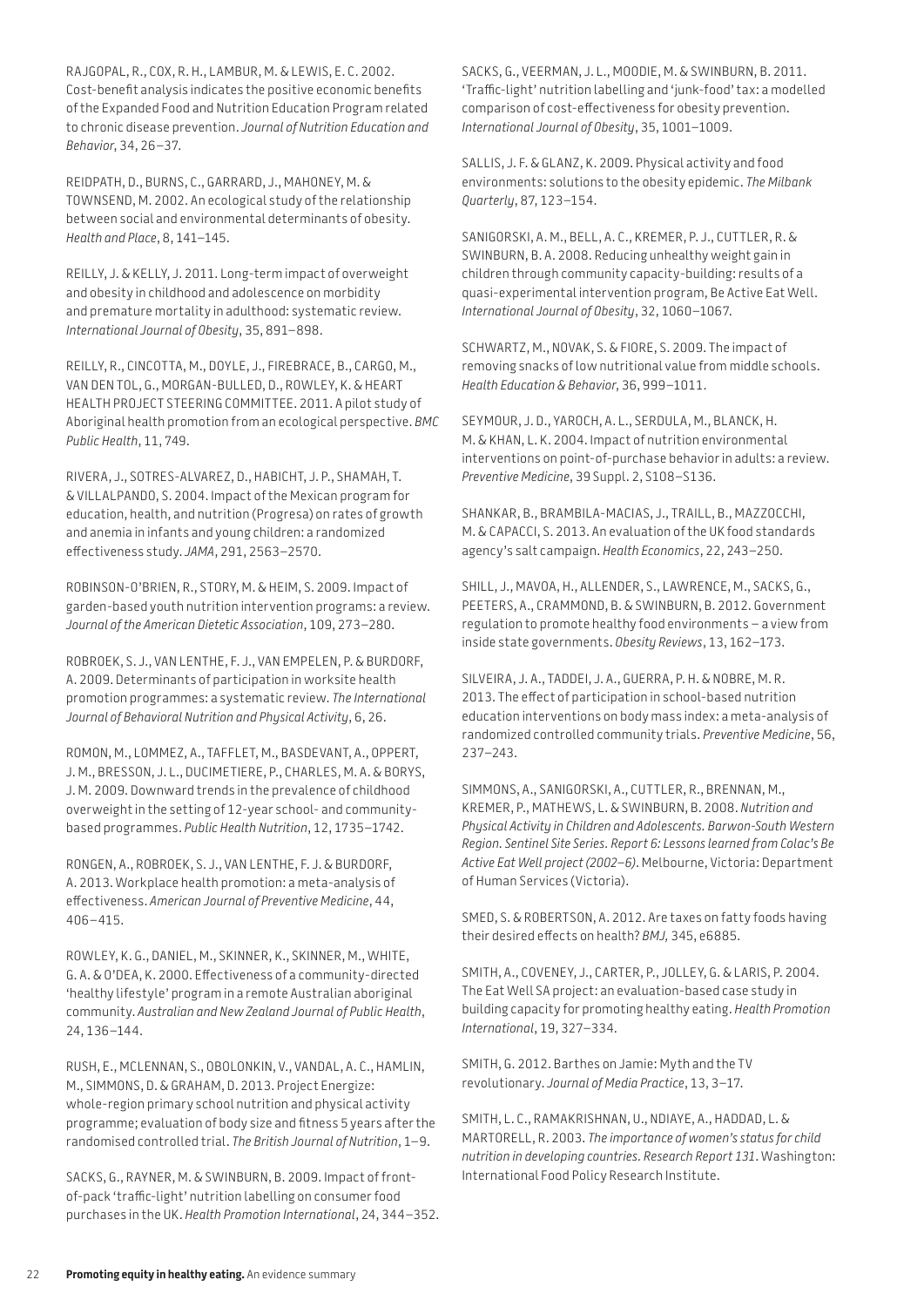SOMERSET, S. & MARKWELL, K. 2009. Impact of a school-based food garden on attitudes and identification skills regarding vegetables and fruit: a 12-month intervention trial. *Public Health Nutrition*, 12, 214–221.

SONG, H. J., GITTELSOHN, J., KIM, M., SURATKAR, S., SHARMA, S. & ANLIKER, J. 2009. A corner store intervention in a low-income urban community is associated with increased availability and sales of some healthy foods. *Public Health Nutrition*, 12, 2060–2067.

STEYN, N., PARKER, W., LAMBERT, E. & MCHIZA, Z. 2009. Nutrition interventions in the workplace: Evidence of best practice. *South African Journal of Clinical Nutrition*, 22, 111–117.

STRAN, K. A., TURNER, L. W. & KNOL, L. 2013. Mandating nutrient menu labeling in restaurants: potential public health benefits. *The Journal of the Arkansas Medical Society*, 109, 209–211.

SUTHERLAND, L. A., KALEY, L. A. & FISCHER, L. 2010. Guiding stars: the effect of a nutrition navigation program on consumer purchases at the supermarket. *The American Journal of Clinical Nutrition*, 91, 1090S–1094S.

SWARTZ, J. J., BRAXTON, D. & VIERA, A. J. 2011. Calorie menu labeling on quick-service restaurant menus: an updated systematic review of the literature. *The International Journal of Behavioral Nutrition and Physical Activity*, 8, 135.

SWINBURN, B., EGGER, G. & RAZA, F. 1999. Dissecting obesogenic environments: the development and application of a framework for identifying and prioritizing environmental interventions for obesity. *Preventive Medicine*, 29, 563–570.

SWINBURN, B., HERBERT, J., VIRGO-MILTON, M., MALAKELLIS, M., MOODIE, M., MAVOA, H., KREMER, P., DE SILVA-SANIGORSKI, A., GIBBS, L. & WATERS, E. 2012. *Be Active Eat Well: Three-year Follow-Up*. Geelong, Victoria: Deakin University.

SWINBURN, B. & WOOD, A. 2013. Progress on obesity prevention over 20 years in Australia and New Zealand. *Obesity Reviews*, 14 Suppl. 2, 60–68.

TAK, N., TE VELDE, S., KAMPHUIS, C., BALL, K., CRAWFORD, D., BRUG, J. & VAN LENTHE, F. 2013. Associations between neighbourhood and household environmental variables and fruit consumption: exploration of mediation by individual cognitions and habit strength in the GLOBE study. *Public Health Nutrition*, 16, 505–514.

THOMSON, H., THOMAS, S., SELLSTROM, E. & PETTICREW, M. 2013. Housing improvements for health and associated socioeconomic outcomes. *Cochrane Database of Systematic Reviews*, CD008657. DOI: 10.1002/14651858.CD008657.pub2.

THORNTON, L., PEARCE, J. & BALL, K. 2014. Sociodemographic factors associated with healthy eating and food security in socio-economically disadvantaged groups in the UK and Victoria, Australia. *Public Health Nutrition*, 17, 20–30.

THOW, A. M., JAN, S., LEEDER, S. & SWINBURN, B. 2010. The effect of fiscal policy on diet, obesity and chronic disease: a systematic review. *Bulletin of the World Health Organization*, 88, 609–614.

TOWNSEND, M. S., JOHNS, M., SHILTS, M. K. & FARFAN-RAMIREZ, L. 2006. Evaluation of a USDA nutrition education program for low-income youth. *Journal of Nutrition Education and Behavior*, 38, 30–41.

TURRELL, G., HEWITT, B., PATTERSON, C., OLDENBURG, B. & GOULD, T. 2002. Socioeconomic differences in food purchasing behaviour and suggested implications for diet-related health promotion. *Journal of Human Nutrition and Dietetics*, 15, 355–364.

UNDP 2013. Discussion Paper: Addressing the Social Determinants of Noncommunicable Diseases. New York: United Nations Development Programme.

UPTON, D., UPTON, P. & TAYLOR, C. 2013. Increasing children's lunchtime consumption of fruit and vegetables: an evaluation of the Food Dudes programme. *Public Health Nutrition*, 16, 1066–1072.

VAN CAUWENBERGHE, E., MAES, L., SPITTAELS, H., VAN LENTHE, F. J., BRUG, J., OPPERT, J. M. & DE BOURDEAUDHUIJ, I. 2010. Effectiveness of school-based interventions in Europe to promote healthy nutrition in children and adolescents: systematic review of published and 'grey' literature. *The British Journal of Nutrition*, 103, 781–797.

VAN DRONGELEN, A., BOOT, C. R., MERKUS, S. L., SMID, T. & VAN DER BEEK, A. J. 2011. The effects of shift work on body weight change – a systematic review of longitudinal studies. *Scandinavian Journal of Work, Environment & Health*, 37, 263–275.

VICHEALTH 2011. *Food for All Program 2005–10: Evaluation Report*. Carlton, Victoria: Victorian Health Promotion Foundation (VicHealth).

VIOLA, A. 2006. Evaluation of the Outreach School Garden Project: building the capacity of two Indigenous remote school communities to integrate nutrition into the core school curriculum. *Health Promotion Journal of Australia*, 17, 233–239.

WAKEFIELD, S., YEUDALL, F., TARON, C., REYNNOLDS, J. & SKINNER, A. 2007. Growing urban health: community gardening in South-East Toronto. *Health Promotion International*, 22, 92–101.

WALKER, R. E., KEANE, C. R. & BURKE, J. G. 2010. Disparities and access to healthy food in the United States: a review of food deserts literature. *Health & Place*, 16, 876–884.

WALL, J., MHURCHU, C. N., BLAKELY, T., RODGERS, A. & WILTON, J. 2006. Effectiveness of monetary incentives in modifying dietary behavior: a review of randomized, controlled trials. *Nutrition Reviews*, 64, 518–531.

WATERLANDER, W. E., DE BOER, M. R., SCHUIT, A. J., SEIDELL, J. C. & STEENHUIS, I. H. 2013. Price discounts significantly enhance fruit and vegetable purchases when combined with nutrition education: a randomized controlled supermarket trial. *The American Journal of Clinical Nutrition*, 97, 886–895.

WATERLANDER, W. E., STEENHUIS, I. H. M., DE VET, E., SCHUIT, A. J. & SEIDELL, J. C. 2010. Expert views on most suitable monetary incentives on food to stimulate healthy eating. *The European Journal of Public Health*, 20, 325–331.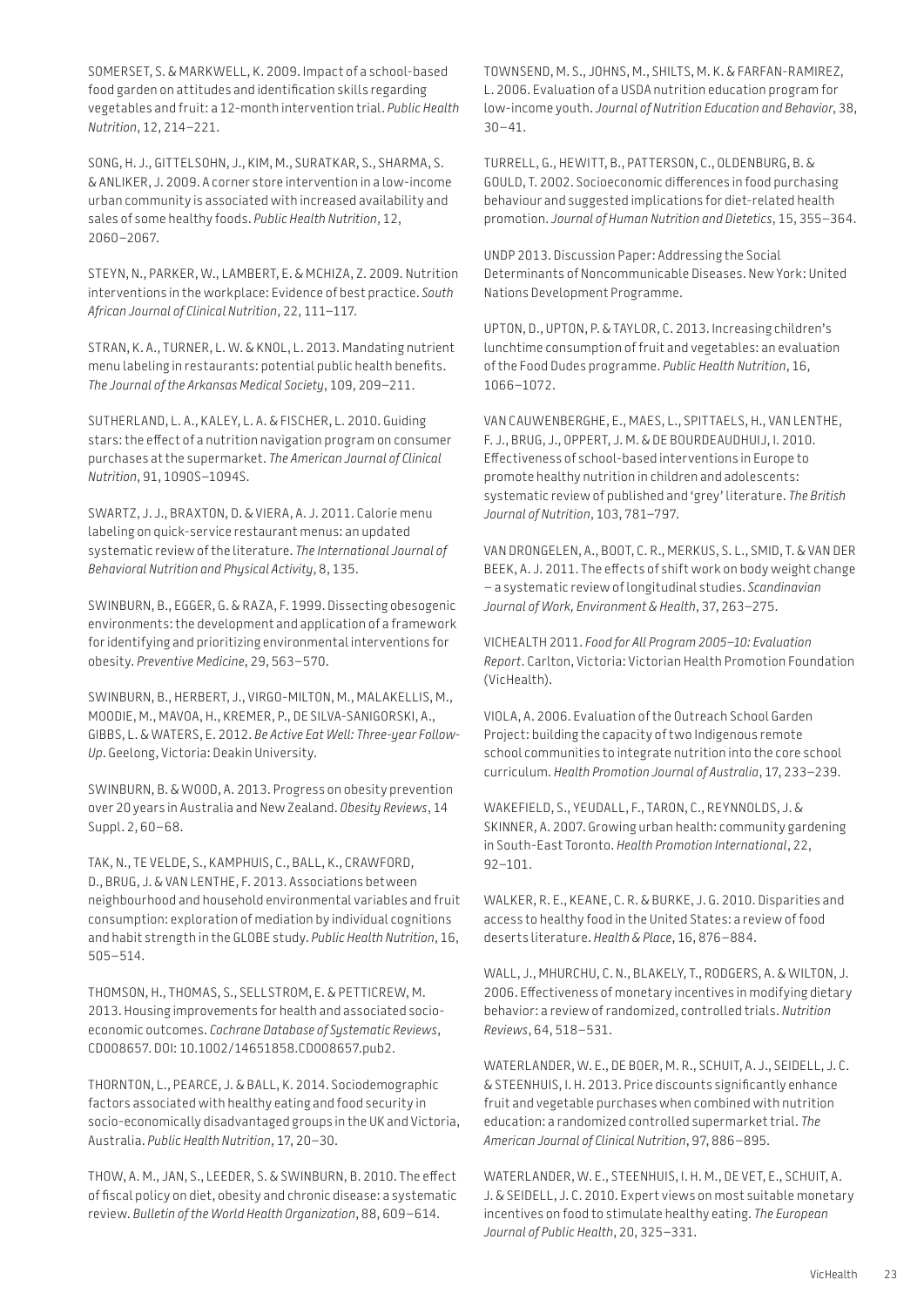WATERS, E., DE SILVA-SANIGORSKI, A., HALL, B. J., BROWN, T., CAMPBELL, K. J., GAO, Y., ARMSTRONG, R., PROSSER, L. & SUMMERBELL, C. D. 2011. Interventions for preventing obesity in children. *Cochrane Database of Systematic Reviews*, CD001871. DOI: 10.1002/14651858.CD001871.pub3.

WEBSTER, J., DUNFORD, E., HAWKES, C. & BRUCE, N. 2011. Salt reduction initiatives around the world. *Journal of Hypertension*, 29, 1043–1050.

WEBSTER, J., DUNFORD, E., KENNINGTON, S., NEAL, B. & CHAPMAN, S. 2012. Drop the Salt! Assessing the impact of a public health advocacy strategy on Australian government policy on salt. *Public Health Nutrition*, FirstView, 1–7.

WELCH, V., PETTICREW, M., O'NEILL, J., WATERS, E., ARMSTRONG, R., BHUTTA, Z., FRANCIS, D., KOEHLMOOS, T. P., KRISTJANSSON, E., PANTOJA, T. & TUGWELL, P. 2013. Health equity: evidence synthesis and knowledge translation methods. *Systematic Reviews*, 2, 43.

WELLARD, L., GLASSON, C. & CHAPMAN, K. 2012. Sales of healthy choices at fast food restaurants in Australia. *Health Promotion Journal of Australia*, 23, 37–41.

WEN, L., BAUR, L., SIMPSON, J., RISSEL, C., WARDLE, K. & FLOOD, V. 2012. Effectiveness of home based early intervention on children's BMI at age 2: randomised controlled trial. *BMJ*, 344, DOI: 10.1136/bmj.e3732.

WHITE, M. 2007. Food access and obesity. *Obesity Reviews,* 8, 99–107.

WHITEHEAD, M. 1990. *The Concepts and Principles of Equity and Health*. World Health Organization, Copenhagen.

WHO 2010. *Set of recommendations on the marketing of foods and non-alcoholic beverages to children* [Online]. Geneva, Switzerland: World Health Organization. Available: <http://www.who.int/> dietphysicalactivity/publications/recsmarketing/en/ index.html.

WILLIAMS, S. L. & MUMMERY, K. W. 2013. Characteristics of consumers using 'better for you' front-of-pack food labelling schemes – an example from the Australian Heart Foundation Tick. *Public Health Nutrition*, 16, 2265–2272.

WILSON, A., JONES, M., KELLY, J. & MAGAREY, A. 2012. Community-based obesity prevention initiatives in aboriginal communities: the experience of the eat well be active community programs in South Australia. *Health*, 4, 1500–1508.

WINKLER, E. & TURRELL, G. 2010. Confidence to cook vegetables and the buying habits of Australian households. *Journal of the American Dietetic Association*, 110, S52–S61.

WOLFENDEN, L., WYSE, R. J., BRITTON, B. I., CAMPBELL, K. J., HODDER, R. K., STACEY, F. G., MCELDUFF, P. & JAMES, E. L. 2012. Interventions for increasing fruit and vegetable consumption in children aged 5 years and under. *Cochrane Database of Systematic Reviews*, 11, CD008552.

WRIEDEN, W. L., ANDERSON, A. S., LONGBOTTOM, P. J., VALENTINE, K., STEAD, M., CARAHER, M., LANG, T., GRAY, B. & DOWLER, E. 2007. The impact of a community-based food skills intervention on cooking confidence, food preparation methods and dietary choices – an exploratory trial. *Public Health Nutrition*, 10, 203–211.

YAMAMOTO, J. A., YAMAMOTO, J. B., YAMAMOTO, B. E. & YAMAMOTO, L. G. 2005. Adolescent fast food and restaurant ordering behavior with and without calorie and fat content menu information. *Journal of Adolescent Health*, 37, 397–402.

YOUNG, L. & SWINBURN, B. 2002. Impact of the Pick the Tick food information programme on the salt content of food in New Zealand. *Health Promotion International*, 17, 13–20.

ZAGORSKY, J. L. & SMITH, P. K. 2009. Does the U.S. Food Stamp Program contribute to adult weight gain? *Economics & Human Biology*, 7, 246–258.